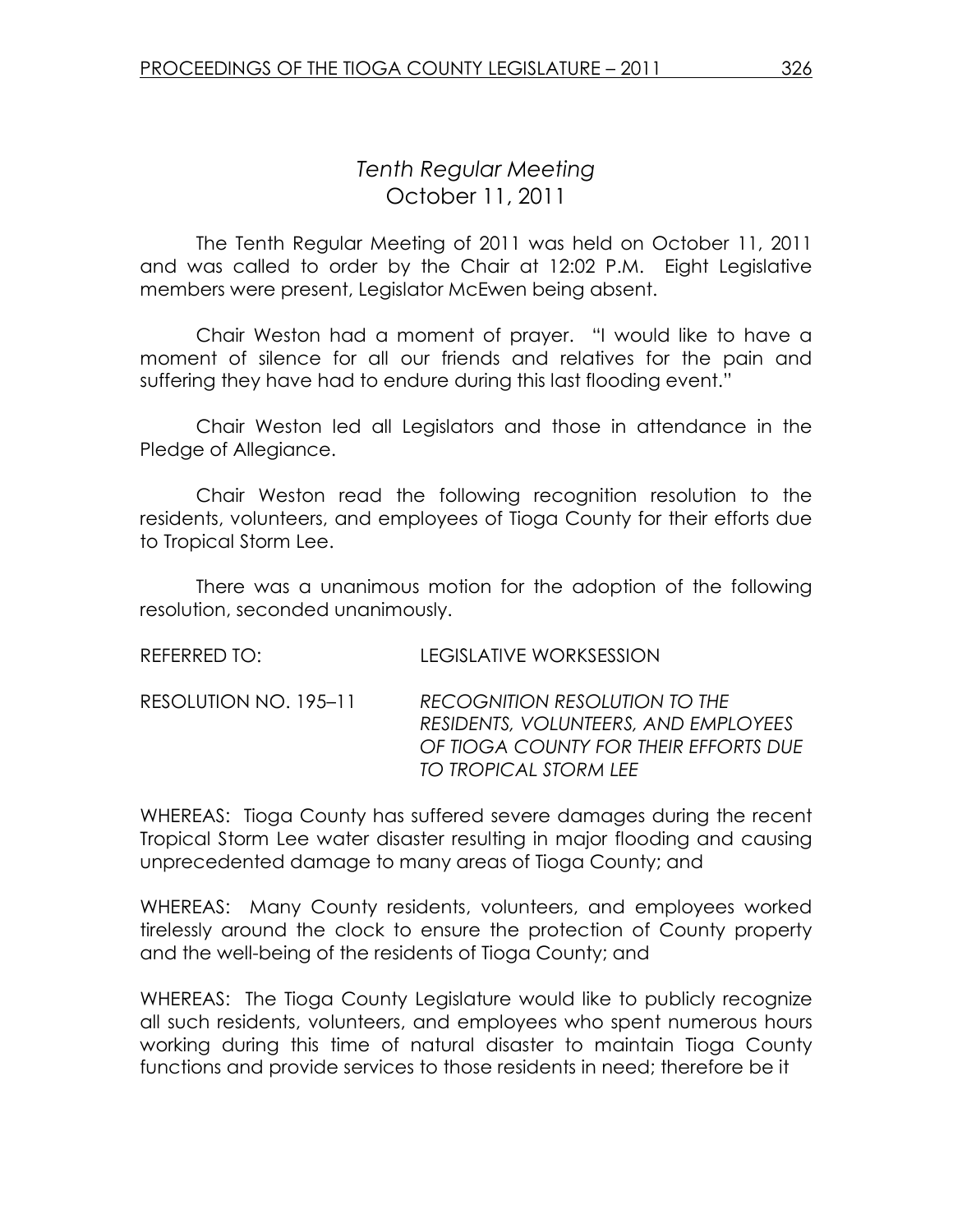RESOLVED: That the Tioga County Legislature does publicly recognize, commend, and thank all Tioga County residents, volunteers, and employees for their efforts during the Tropical Storm Lee of September 2011.

ROLL CALL VOTE

Unanimously Yes – Legislators Weston, Quinlan, Roberts, Sauerbrey, Sullivan, Hollenbeck, Huttleston, and Monell.

No – None.

Absent – Legislator McEwen.

RESOLUTION ADOPTED UNANIMOUSLY.

Denis McCann presented Employee of the 3rd Quarter 2011.

 "I am here on behalf of the Employee Recognition Committee as the Chairperson for this year. We would like to first thank the Legislature for continuing to support the efforts of the Employee Recognition Committee.

 "The Tioga County Employee Recognition Committee has selected as the Employee of the 3rd Quarter of 2011 the following: All Tioga County employees involved with the recovery efforts of the flooding disaster here in Tioga County. Untold numbers of employees were instrumental in their efforts towards public safety, evacuations, working at shelters and clinics, demolition and removal of damaged property, and helping those in need with food, shelter, and transportation.

 "The recognized efforts of Tioga County employees include those made, one during the line of duty and their employment, two is volunteers through the community organizations and churches, and three is volunteers assisting neighbors, local businesses, and others in the community.

 "Efforts by Tioga County employees started before the flooding arrived and have and will continue. Numerous employees assisted in the work-related recovery efforts while their own homes and properties were damaged. The Tioga County Employee Recognition Committee wishes to recognize all of these employees that have, currently are, and/or will be involved with the recovery efforts of our communities and the County as a whole. Thank you very much."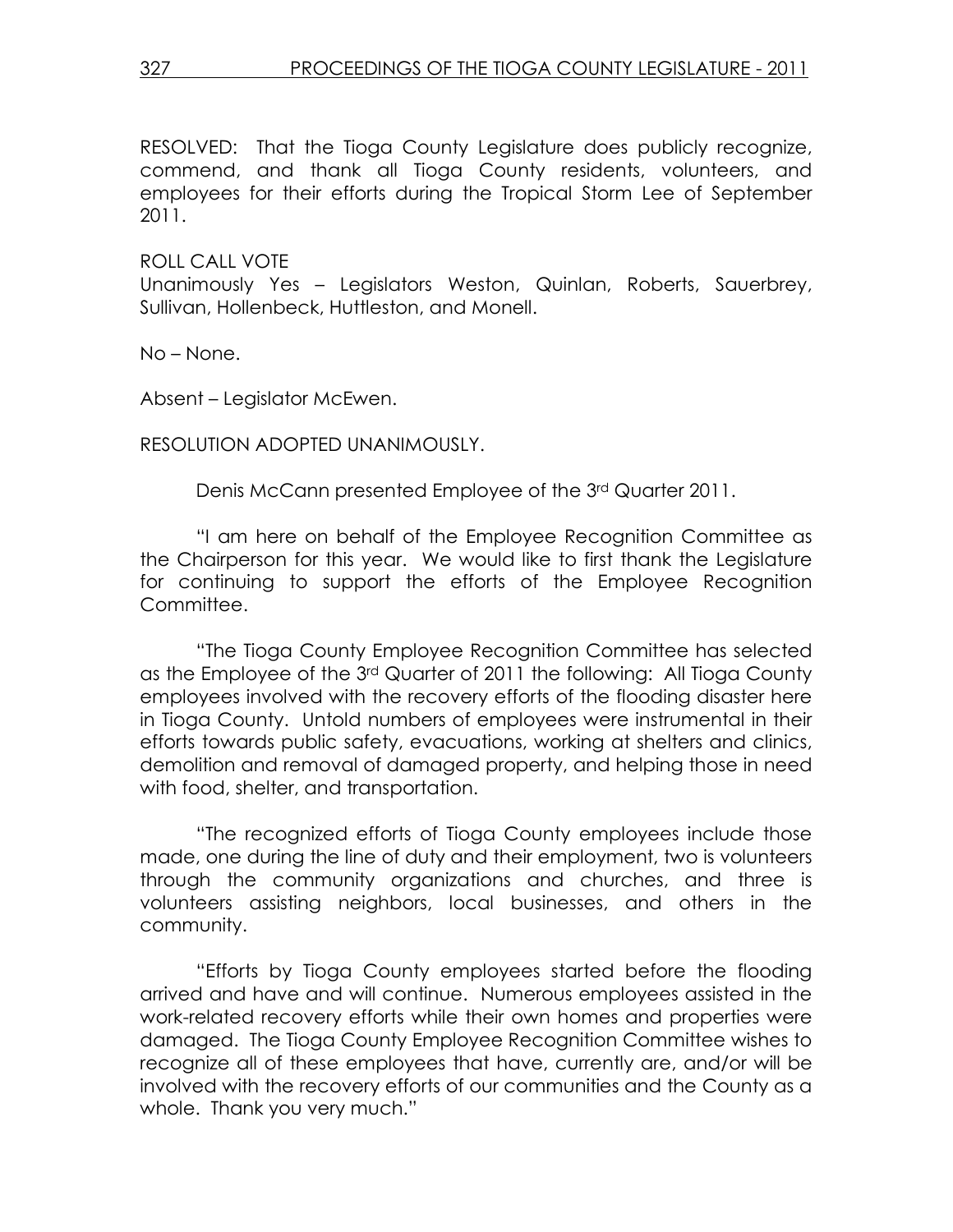Chair Weston indicated we have three Proclamations and Legislator Huttleston will present the first two.

 Legislator Huttleston presented the following Proclamation on Food Day to Rebecca Lewis of the Tioga County Health Department.

## County of Tioga EXECUTIVE PROCLAMATION

WHEREAS: The health and well-being of our citizens is of primary concern for the County of Tioga, New York; and

WHEREAS: Reducing obesity and diet-related diseases by promoting safe and healthy diets is a critical factor in improving citizens' overall health; and

WHEREAS: Supporting sustainable family farms and local agriculture benefits the local economy; and

WHEREAS: Obtaining fair pay and safe conditions for food and farm workers is beneficial for both the producer and consumer so that the food we produce and consume is safe and fair for all; and

WHEREAS: Expanding access to food and ending hunger is of critical importance to aid those who live in food deserts; and

WHEREAS: Curbing junk-food marketing aimed at children is vitally important in order to combat rising obesity rates and raise a generation of healthy children; and

WHEREAS: Protecting the environment and farm animals is necessary to sustain future generations, therefore be it

RESOLVED: That the TIOGA COUNTY LEGISLATURE, County of Tioga, does hereby proclaim Monday, October 24, 2011 as:

# FOOD DAY

and encourages businesses, government agencies, national organizations, community-based organization and service groups to spread the food day message throughout their communities.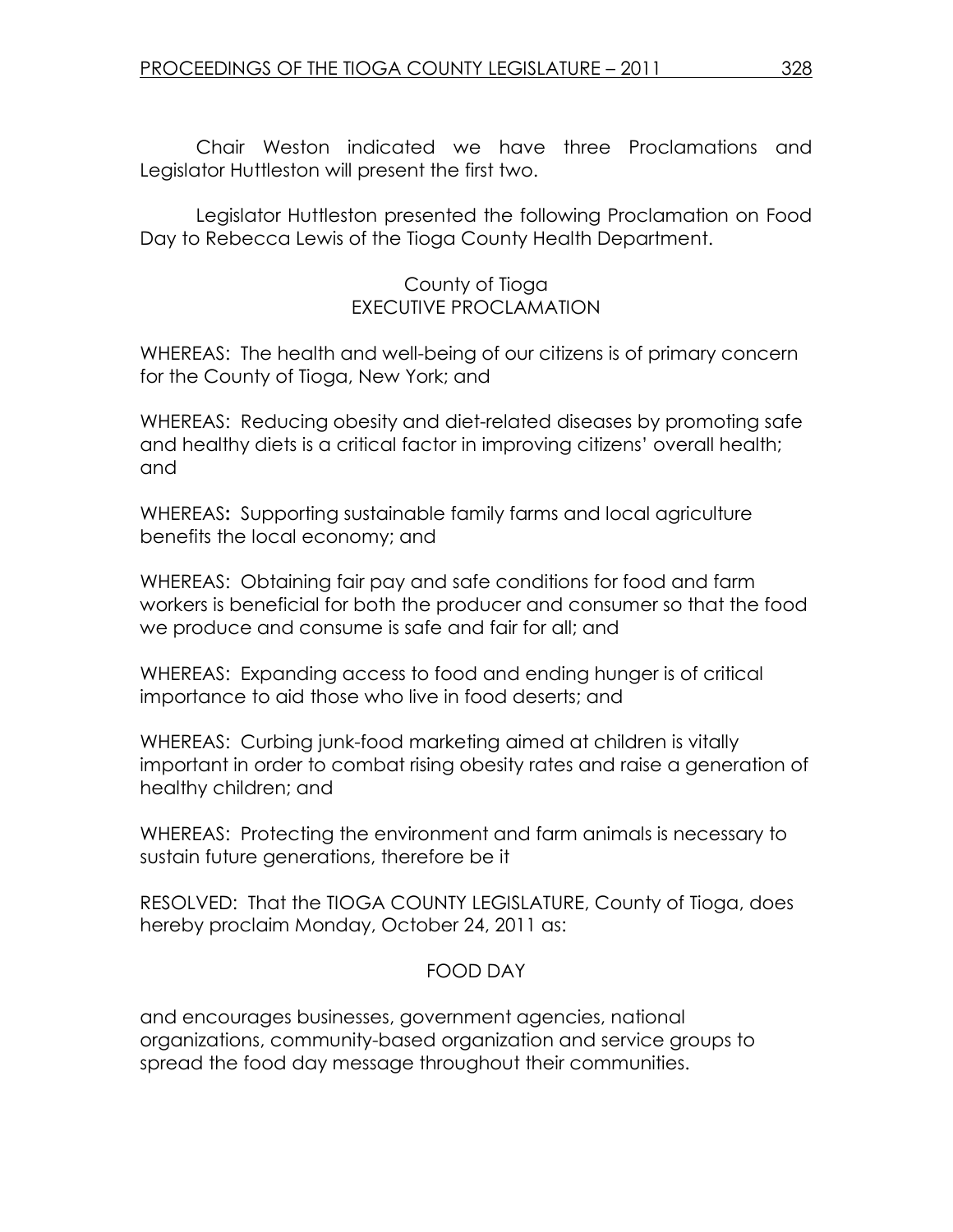Rebecca Lewis spoke. "The Tioga County Food Day Committee would like to thank the Legislature for proclaiming October 24<sup>th</sup> food day. We do have an event. This is the first national food day that has ever been. The mission is to inspire the community to eat healthy affordable real food. Our event will be held at the Community Center on October 24<sup>th</sup> at 11:30. We are inviting the whole community to come and we will have a local low cost healthy meal."

 Legislator Huttleston presented the following Proclamation on Breast Cancer Awareness Month to Susan Komen from the Cure Twin Tiers Region.

#### County of Tioga EXECUTIVE PROCLAMATION

WHEREAS: A woman receives a diagnosis of breast cancer every two minutes, making this disease the most frequently diagnosed cancer among women in the U.S., other than skin cancers; and

WHEREAS: About 39,520 women and 450 men are expected to die from breast cancer in 2011; and

WHEREAS: Through research and advocacy, significant advances have been made in the fight against breast cancer, including an increase in five-year relative survival rates for localized breast cancer from 74 percent to 98 percent; and

WHEREAS: The 2.5 million breast cancer survivors living in the U.S. today are a testament to courage, as well as to the importance of promoting awareness about breast cancer, providing information, funding research, following recommended screening guidelines, and offering treatment to those who are affected; and

WHEREAS: Screening rates are declining and a recent study reveals that among the 1.5 million women studied over the age of 40 with health insurance, less than fifty percent received the recommended annual screening; and

WHEREAS: Various organizations are spreading breast cancer awareness to both women and men through outreach, education, and screening programs, and have empowered women with the life-saving message of early detection and the importance of having annual mammograms; and the County of Tioga would like to support and encourage these ongoing efforts on behalf of our citizens, and

WHEREAS: Throughout the month of October, women are encouraged to make a renewed commitment to following recommended screening guidelines and to make a mammogram appointment; and

WHEREAS: Throughout the month of October, organizations and health practitioners in Tioga County are encouraged to use this opportunity to promote awareness about breast cancer and proper breast health, and to encourage annual mammograms; and

WHEREAS: Public officials and citizens of Tioga County are urged to observe this month with appropriate activities and programs that encourage annual mammograms; and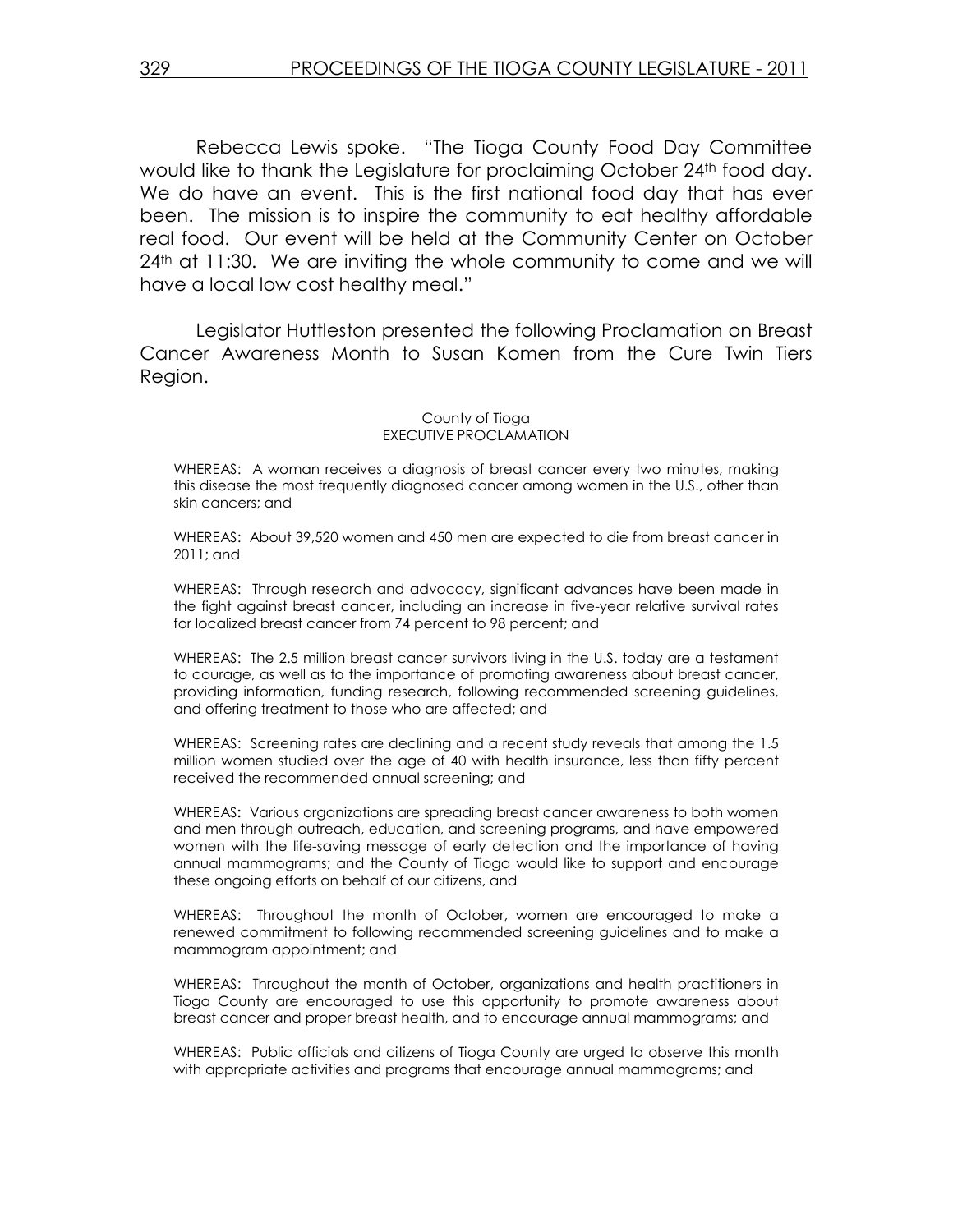WHEREAS: The County of Tioga recognizes the importance of working together and supporting events such as Breast Cancer Awareness Month; therefore be it

RESOLVED: That the TIOGA COUNTY LEGISLATURE, County of Tioga, does hereby proclaim the month of October 2011 as

#### BREAST CANCER AWARENESS MONTH

and urges all residents to take steps to get life-saving mammograms and educate themselves, their families, and the community about breast cancer.

 Susan Komen spoke. "Thanks to the Legislature for helping bring this important issue to the forefront. I represent the Susan G. Komen for the Cure, the Twin Tiers Affiliate. We are an organization that serves nine counties, one of which is Tioga in New York. We serve six counties in New York and three in Pennsylvania.

 "Our primary goal is to raise funds and we do it through our race for the Cure and the funds that we raise are given in grants to providers of breast health services within these nine counties, and although we have no grantees in Tioga County, the adjoining counties where most of these women would be receiving their care, gaining their services, would be Broome and Bradford, and in the last four years we have granted out \$120,000 to those two counties. We really do make a difference in the lives of these women that are struggling and getting early diagnosis, and again thank you very much."

 Chair Weston noted the following Proclamation on School Board Recognition Week.

# PROCLAMATION

WHEREAS: Public Education provides the cornerstone of the American Educational System; and

WHEREAS: This effort depends heavily on the contributions of the dedicated and unpaid members of School Boards; and

WHEREAS: The Governor of the State of New York has proclaimed October 31-November 4, 2011 as School Board Recognition Week; and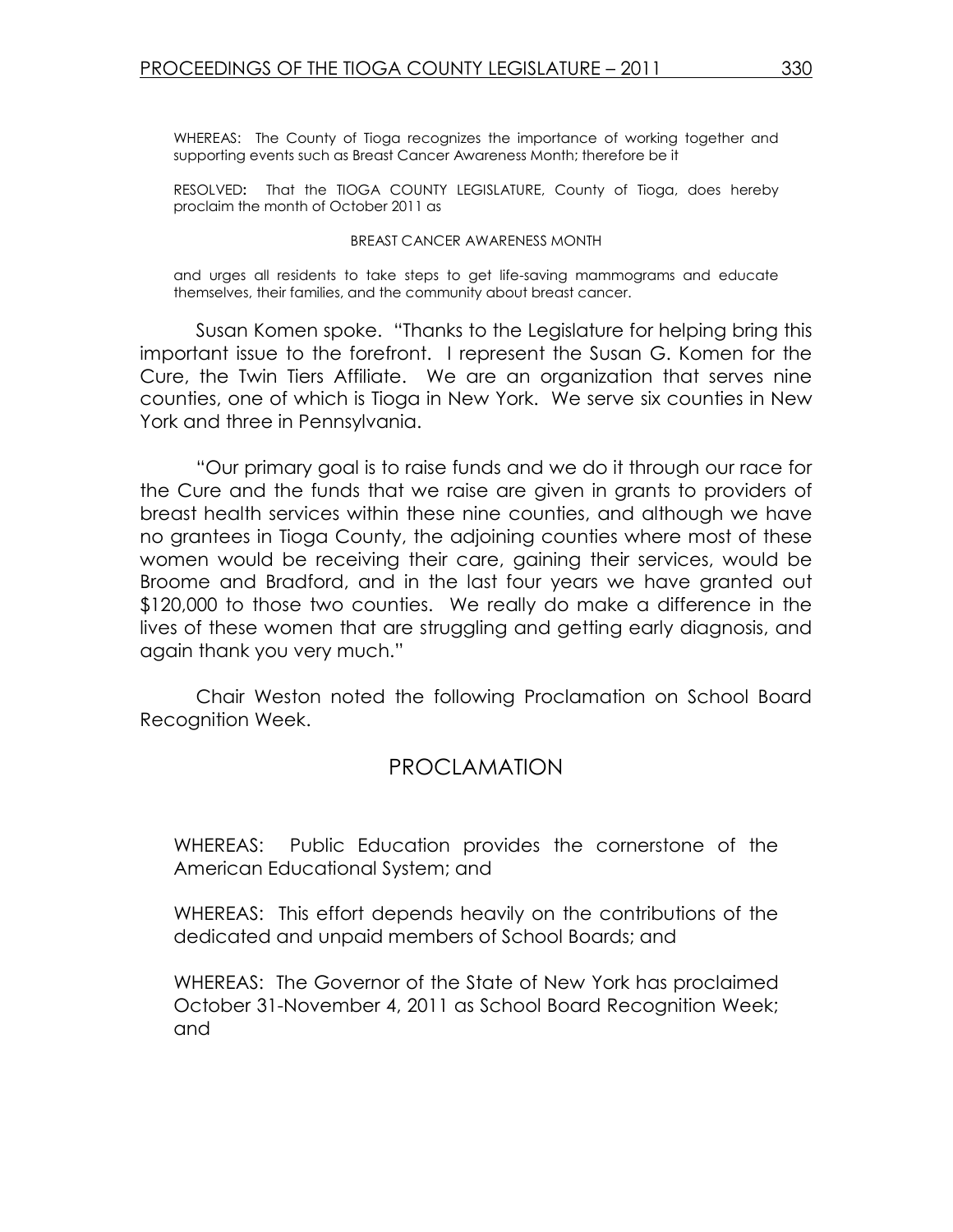WHEREAS: The Tioga County Legislature recognizes the efforts of all members of Boards of Education; now therefore

THE TIOGA COUNTY LEGISLATURE does hereby proclaim and designate October 31-November 4, 2011 as

## SCHOOL BOARD RECOGNITION WEEK

in the County of Tioga, New York, and commend this observance to our citizens.

 Leon Carey, Supervisor of the Town of Barton, spoke. "What I am here for is the Transfer Station and the western part of the Town of Barton including Waverly, Tioga, Nichols, even Spencer. I understand that there is not going to be anything done to the Transfer Station until next year, unacceptable. I feel you have got the tax money for the solid waste and the Transfer Station, it should be opened sooner than later. Number one, it should be cleaned up right now. The scales, how are you going to sell something if you have \$100,000 worth of scales and they are sitting in mud? Get it cleaned up. If you want to go to private enterprise to run it, I do not have a problem with it, but I expect within the next two or three weeks that if you have to put in private hands to get the job done, do it. Do it on an emergency basis, that can be done, but it is not acceptable to the taxpayers in the Town of Barton, Waverly, or anybody else on the western part of this County, there has got to be something done. Thank you."

 Chris Bonner spoke. "There is no need to tell you that we have a problem here in Tioga County. We got to much water. Wish I could have shipped some of it out to Texas, but I do not have that power. This is all unnecessary. As I walked up the street here, about up to the bridge here this summer, I see people sitting out there in beach chairs, I see little children in the streams, that is Catatonk up there. I see stone and debris this high. I believe Lopke would like to get his hands on some of that stuff and I do not know why he can't. You tell me you got a problem with the DEC. Well I got a few statements here and I will show you.

 "The Town of Middlefield, that is up in Otsego County. They are saying we are not going to frack in any of the lands in our County, in our Town. They are taking the DEC to Court. Why isn't Tioga County taking these people to Court? It is only an Agency. Their Agency can be abolished. You got Dryden here. Dryden says no fracking. Dryden might have a little problem because they took money off these oil companies.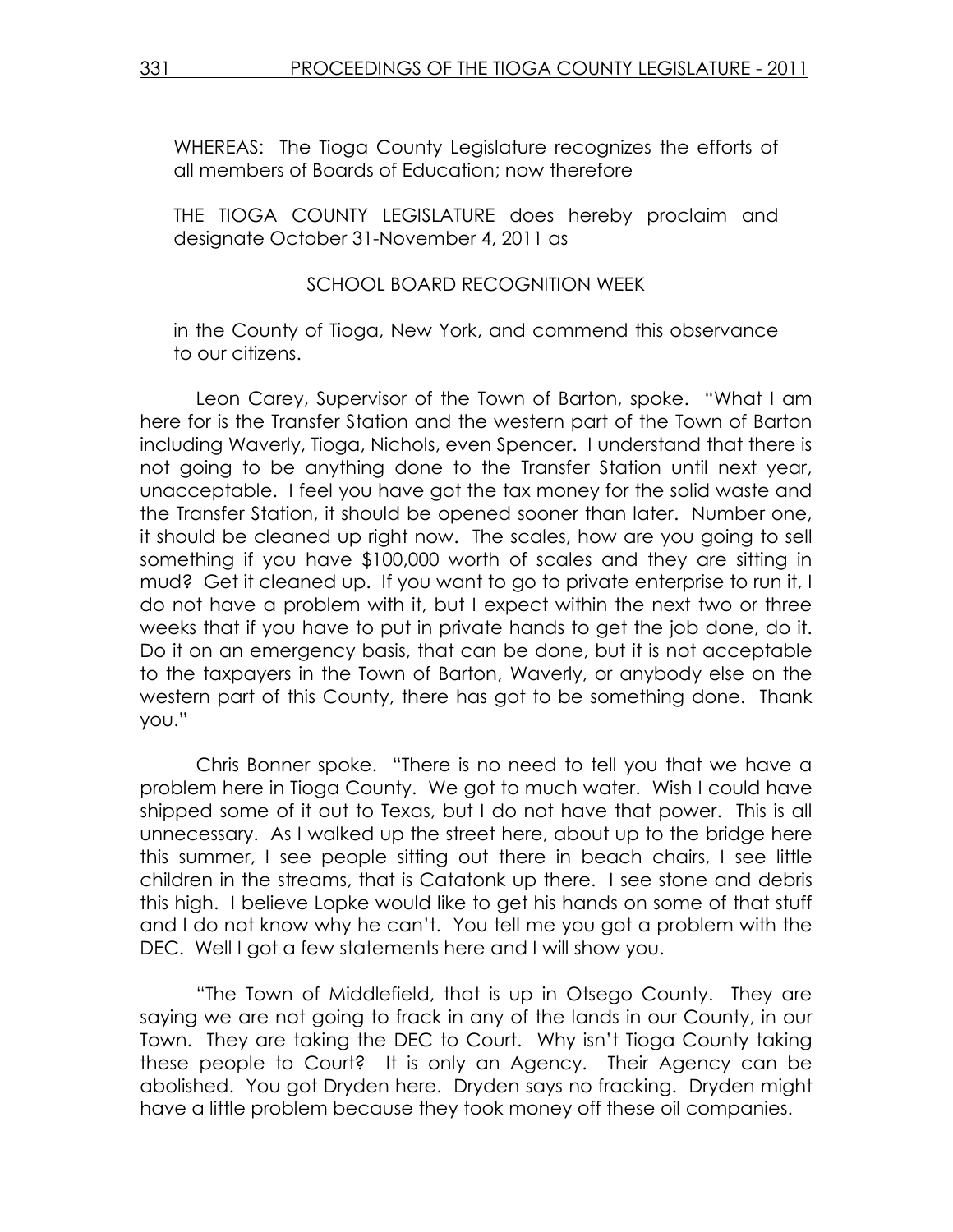Middlefield did not. When you take money ladies and gentlemen off anybody, I do not care who it is, you made a contract. I do not care if you go to your store, your supermarket and buy a newspaper. You pick up that newspaper you made a contract and you have to pay for it. You cannot walk out the store without paying for it. You take the money from these agencies, they got you. It is about time we took the DEC to Court.

 "You got a woman here that says here Tioga County, Director of Planning on environmental conservation. I will give you her name, it is Elaine Jardine. She says the DEC owns the water. You cannot dredge it. I never heard of such a thing. If I put a boat in the ocean, do I own the water? Of course not. Ridiculous, they are giving us a story here. What are we going to do? We are going to wait for the next flood where these people throw out their furniture, their sheetrock, I see everything, I mean it is a shame. I saw riots in New York City a number of years ago and this is worse. They were rioting, they were robbing, and I am surprised here that there was not more looting. I appreciate the people for not looting because that is usually the time when they start to loot. I say it is up to you to stop this and you can stop it. You might have to go to Court to stop it. It is only an Agency. You say you cannot do this, well I say you can and you can stop it."

 Raymond Richards spoke. "I live in the Town of Barton and I want this Legislature to understand how extremely concerned that I am about the lack of action on the Barton Transfer Station. We worked long and hard to get that Station in there. It eliminated a lot of problems that we had in the County, not just in the Town of Barton, and I feel that if we do not get that thing back in operation we are going to experience illegal dumping like we have not in a long time. I live in a rural area and at one time it was a serious problem. Also, it is very much of an inconvenience for the small contractors because they have no place to take their material locally and I think that we are missing something here. I think that priorities are mixed up a little bit and I do think that this is something that needs attention now, not a year from now, not after January1st. As I understand it, no mitigation has been happening down there at the Station. Nobody went in to clean it up. I understand there was an offer to fix the road and it was refused and that attitude really really concerns me.

 "I think that there is going to be a lot more pressure if we do not take some move, the Legislature, take some move to get this thing back on the road again. I think that in my mind it looks like the Legislature has used this flooding as an excuse to close the Transfer Station and I will not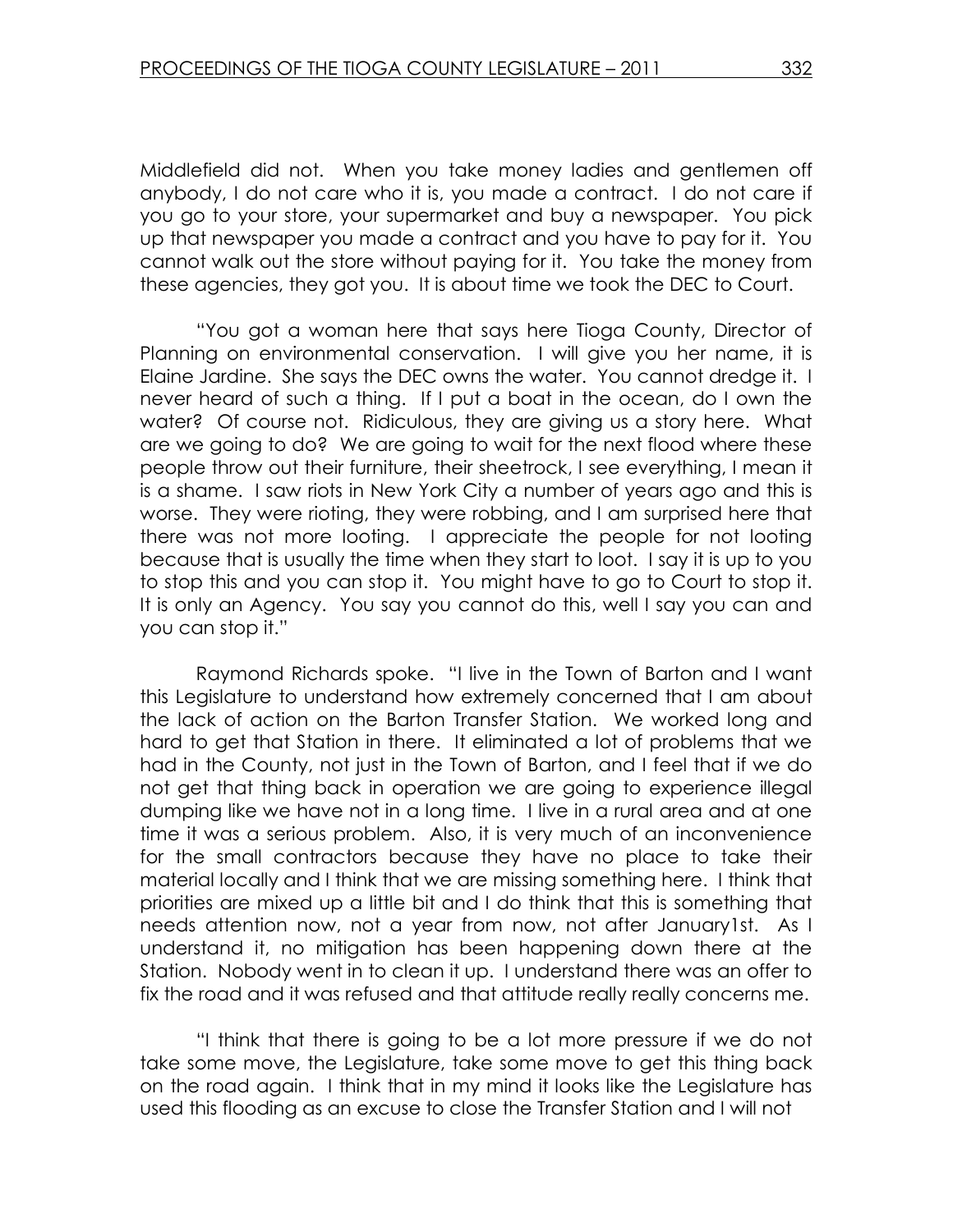accept that, and I am sure there is a lot of other people that will not accept that. It is a service, it is a very viable service to the residents of the County. We will be contacting you Mr. Weston. I would like to see some numbers, I would like to see some estimates of damage down there, I would like to see some numbers on why the County wants to close it. If it is not breaking even, maybe there should be a study made to make a more efficient operation down there. I certainly know there is a lot of room for a change at that Transfer Station. If you have any questions Mr. Weston I am in the phonebook."

 Bob Bell spoke. "The 1972 June Agnes flood was devastating. Some people died, livestock perished, and private property was lost. After that flood the New York State DEC seized control and was going to regulate the creeks and streams in this County. Army Corps of Engineers has control over the river. Since 1972 we have set six, I repeat six, high water marks along the Susquehanna River.

 "The January flood of 1996 I personally experienced severe damage to agricultural farmland I owned at the time along the Susquehanna River in the Town of Nichols. I lost several acres of land and I spent \$27,000 out of my own pocket to try and repair that damage. After that event I started to attend Chesapeake Bay meetings, Upper Susquehanna Coalition meetings, DEC meetings, expressing the amount of gravel that is built in the river in this County and would they please dredge it out, and the answer I always received was a stern no. No one will touch the river.

 "Now we Tiogans elect you Legislators to represent us and I think it is time all of us got a backbone and demanded some changes in the policies of this State and the Federal Government. Friday of the flood last month Governor Cuomo flew over Barton in a helicopter surveying the flood damage. I took my hat off and I waved to him. Next summer when it is dry I would like to see you nine Legislators get Governor Cuomo on the ground here in Tioga County and tell him we want two things done and we will not take no for an answer. Number one, physically show him the tens of thousands of tons of gravel lying in the river in this County due to 40 years of inept incompetent regulation at the New York State DEC. The Governor is a powerful man, I am sure he can get permission from the Army Corps of Engineers to dredge the gravel from the river.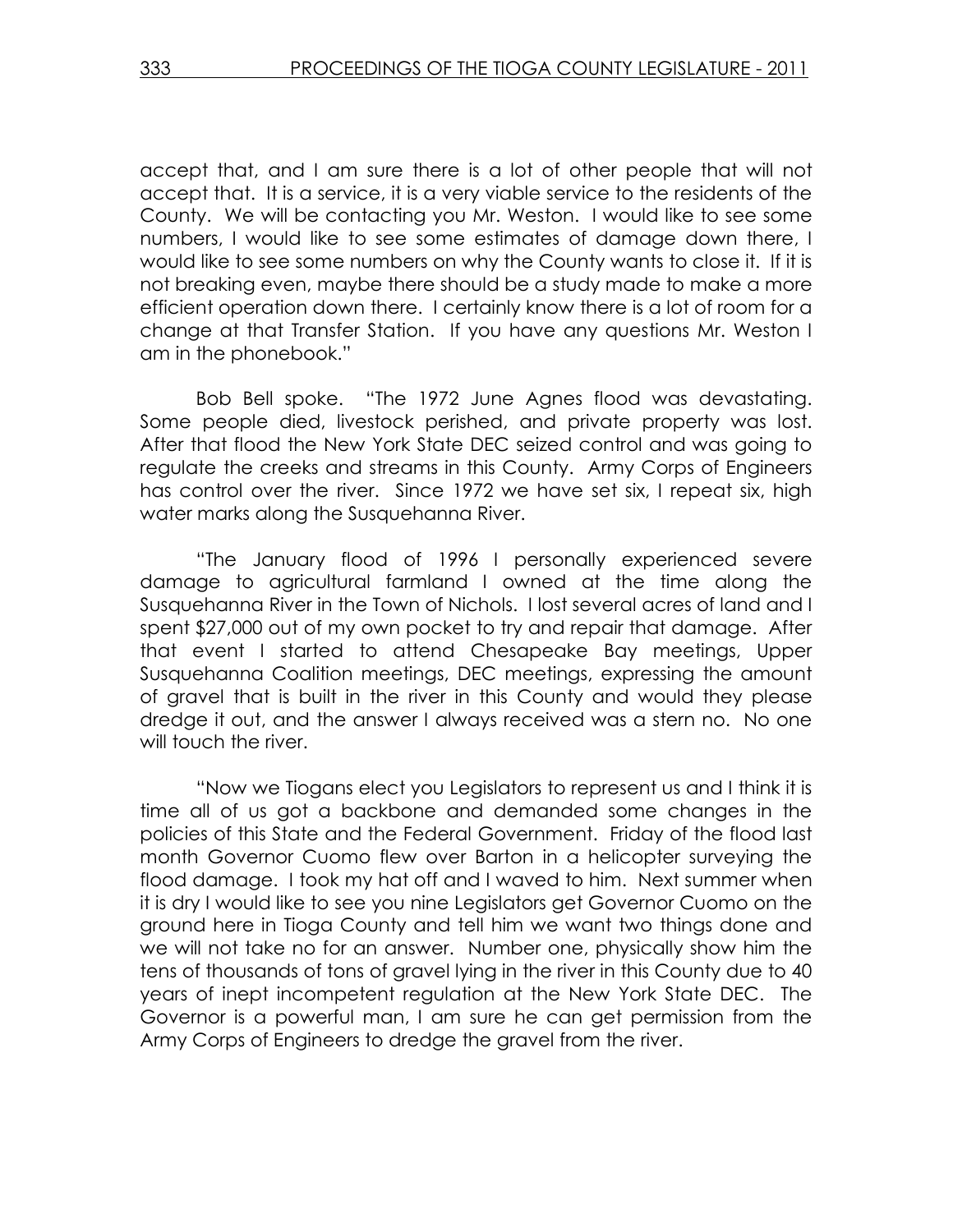"Number two, tell the Governor the DEC will no longer regulate the streams and creeks in this County. That job will be taken over by local government. Soil and Water in conjunction with the Town of Barton, the Town of Tioga, the Town of Nichols, and the Town of Owego will maintain these streams on a yearly basis to make sure that gravel does not get in the river. We live in a Government of we the people. I think it is time we find out if those words apply to the gravel problem in Tioga County and I mentioned that Mr. Carey just whispered in my ear they already have illegal dumping going on in the Town of Barton because the Transfer Station is not open. Thank you."

 Mary Gorman, Trustee with the Village of Waverly spoke. "Our Villages Offices and myself personally have been contacted many many times over the last several days about the continued availability of the Transfer Station. Besides the small contractors, many residents of the Village personally, myself included, personally take their trash out there because of the availability and the convenience. The cost is very reasonable. I think if the Transfer Station is discontinued, as others have said, there will be a tremendous amount of illegal dumping in the County and in the Village itself, which I represent. I also think it is going to lead to illegal trash burning, which can emit noxious gases into the air, offend neighbors, things like that. The other concern I have is that there are employees of the Transfer Station who if the Transfer Station is not reopened will lose their job and I myself and have heard many many other people say these people work at the dump. I have never come across more pleasant, more accommodating people in my life and it would be a darn shame if they were to lose their jobs.

 "Trucking companies dump there and I realize that it is a convenience more than anything else, however I think the lack of this convenience will lead to greater and longer lasting problems as far as the community is concerned down the road. I also agree with others that perhaps the County Legislature has been looking for an opportunity to close the Transfer Station for some time and this is perhaps a heaven sent opportunity and I would really rather not see that happen. I believe there will be a huge cry from the community if it is closed and I drove past it on my way here, and I have to say it does not look any different now than it did the day after the flood except that it is a little dryer. Thank you very much for your time."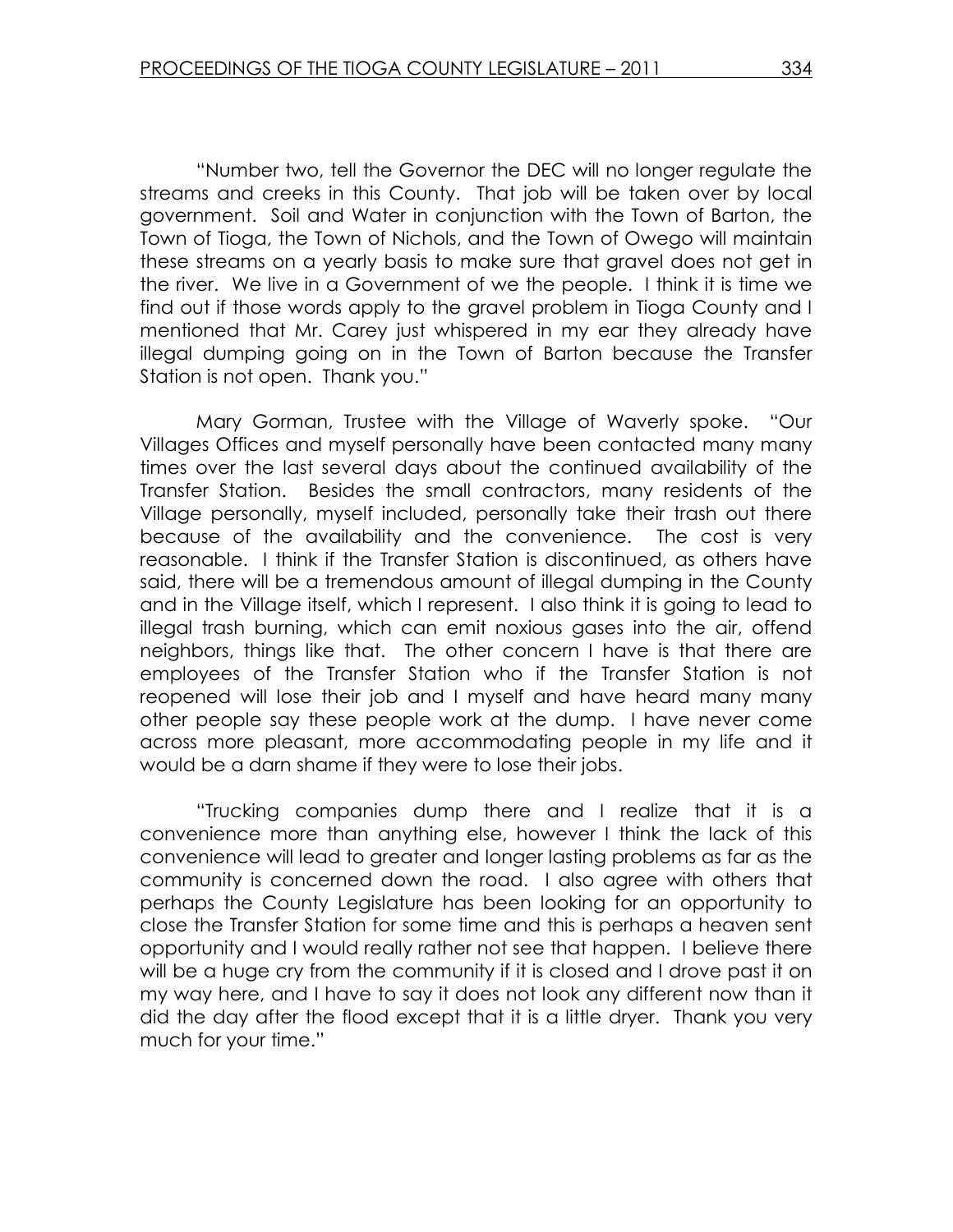Rod Scott with Patterson Structural Moving and Shoring, LLC spoke. "I am visiting from New Orleans at the request of my boss with Patterson Structural Moving and Shoring. We are the nation's largest structural elevation and relocation company currently with large operations in the Gulf Coast. He asked me to come up here after his visit through. Basically he tracked Irene and then Tropical Storm Lee and then went back to New Orleans and said pack your bags, you are going to spend eight weeks up in the Northeast. The goal is to educate communities and structure owners about hazard mitigation options. For 40 years we have pretty much exclusively as a nation bought out properties and demolished them. With the legacy of loss property taxes, decimation of neighborhoods, loss of school children and families in the flooded areas, and our technology now in our industry has gotten to where we can literally lift this building out of the flood plain and reuse it. We reduce solid waste streams by recycling buildings and reusing them, and keep the revenues in place for the communities.

 "Also, when we come to town with these elevation grants, all hiring is by local subcontractors in town who come from the local community. We have estimated several tens of millions of dollars of potential elevations in this area. We think that would be a great benefit economically to the area as opposed to tearing down houses and losing what you have got, which is irreplaceable because you are such incredibly rich historic resources with historic buildings, an area that is unlike anything I have pretty much seen other than New Orleans where I am living right now. I am very glad to be here. I am doing a home stay with Mr. Millar. I hope to address the Village Counsel as well and I will be here for a couple of weeks and then on up the track of the disaster. Tonight there will be a presentation here in this room. I invite you to that to learn more about mitigation and alternatives to demolition as well as the financial incentives available for historic structures, which is not normally on the education curve after a disaster for people. Thank you very much for having me."

 Barb Crannell, Trustee of the Town Board of Nichols, spoke. "I would also like to ask the Legislature to consider reopening the Barton Transfer Station. I think it is a vital part of keeping our communities vital and clean. There is an awful lot of dumping that still needs to be done as a result of the flood as well as normal everyday life. If we do not have any place to go to put it, it is going to end up in places where we really do not want it. I would like to see, even if we have to raise the cost to the public, a little bit of a cost raise there would much benefit us everywhere else, so I would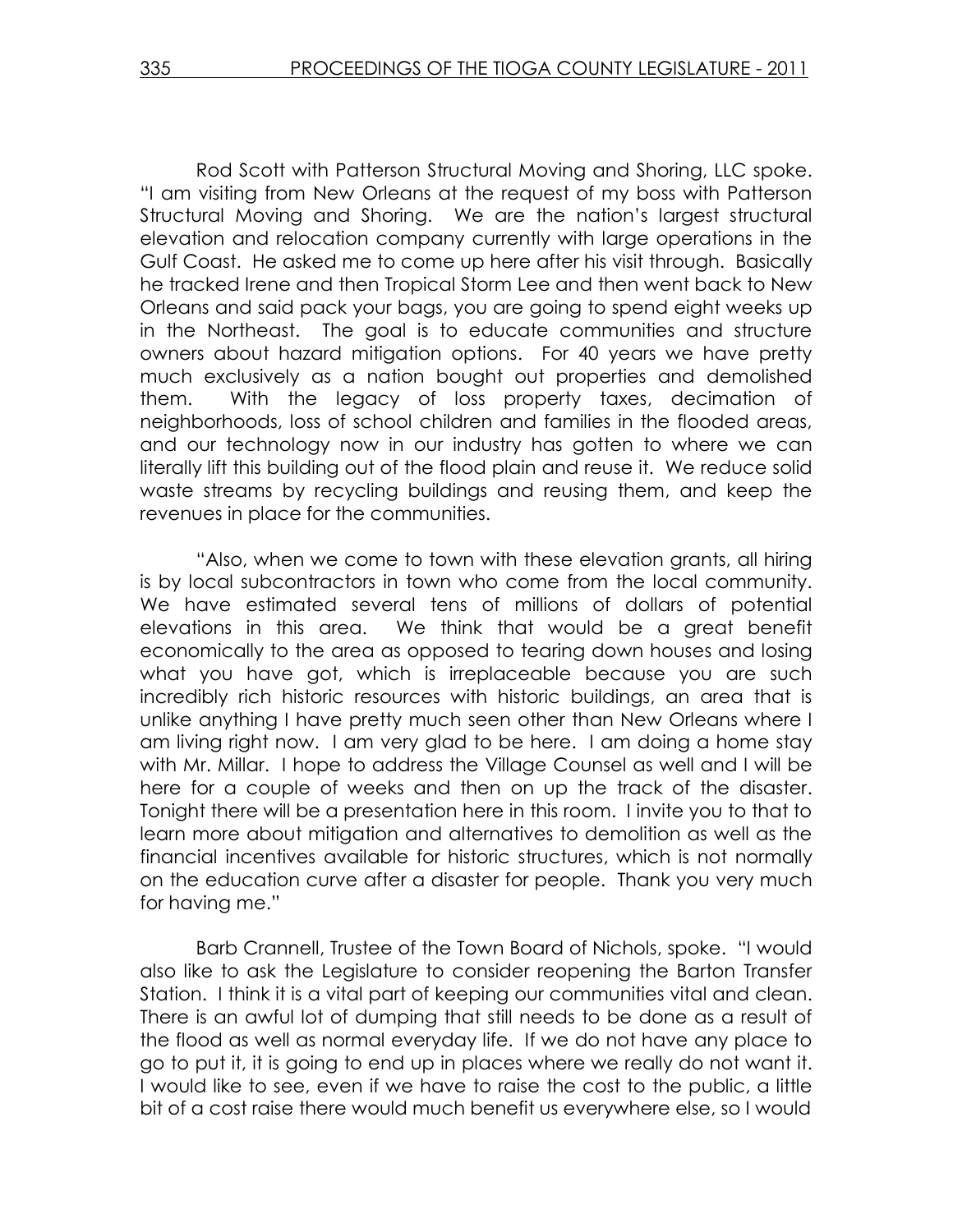like to ask you to consider keeping the Barton Transfer Station open. Thank you."

The list of audited bills was submitted and is summarized as follows:

| <u>Code</u> | <u>Description</u>                        | Equipment | <b>Expense</b> |
|-------------|-------------------------------------------|-----------|----------------|
| A1010       | Legislative Board                         |           | 318.58         |
| A1165       | <b>District Attorney</b>                  |           | 273.51         |
| A1170       | Public Defender                           |           | 2,363.35       |
| A1172       | <b>Assigned Counsel</b>                   |           | 23,299.61      |
| A1185       | <b>Medical Examiners/Coroners</b>         |           | 5,019.56       |
| A1325       | Treasurer                                 |           | 84.79          |
| A1355       | Assessments                               |           | 255.02         |
| A1410       | County Clerk                              |           | 31.34          |
| A1420       | Law                                       |           | 213.40         |
| A1450       | Elections                                 | 671.52    | 2,715.47       |
| A1490       | <b>Public Works Administration</b>        |           | 311.55         |
| A1620       | <b>Buildings</b>                          |           | 27,810.46      |
| A1621       | <b>Buildings</b>                          |           | 9,802.05       |
| A1680       | Information Technology                    |           | 9,051.00       |
| A2960       | Education of Handicapped Children         |           | 48,839.42      |
| A3020       | Public Safety Comm E911 System            | 247.00    | 5,413.02       |
| A3110       | <b>Sheriff</b>                            | 209.35    | 18,424.98      |
| A3140       | Probation                                 |           | 130.00         |
| A3146       | Sex Offender Program                      |           | 8,766.67       |
| A3150       | Jail                                      |           | 55,553.70      |
| A3315       | Special Traffic Programs                  |           | 1,255.00       |
| A3410       | Fire                                      |           | 4,348.58       |
| A3640       | <b>Emergency Mgmt Office</b>              |           | 533.24         |
| A4010       | <b>Public Health Nursing</b>              |           | 31,369.27      |
| A4011       | <b>Public Health Administration</b>       |           | 2,724.23       |
| A4012       | <b>Public Health Education</b>            | 402.77    | 204.00         |
| A4042       | Rabies                                    |           | 1,852.35       |
| A4044       | Early Intervention                        |           | 37,262.11      |
| A4053       | <b>Preventive/Primary Health Services</b> |           | 478.42         |
| A4054       | <b>Preventive Dental Services</b>         |           | 2,526.95       |
| A4064       | <b>Managed Care-Dental Services</b>       |           | 13,230.30      |
| A4070       | <b>Disease Control</b>                    |           | 16,461.66      |
| A4090       | <b>Environmental Health</b>               |           | 1,445.34       |
| A4210       | Alcohol and Drug Services                 |           | 1,598.40       |
| A4309       | Mental Hygiene Co Admin                   |           | 7,823.05       |
| A4310       | <b>Mental Health Clinic</b>               |           | 7,411.59       |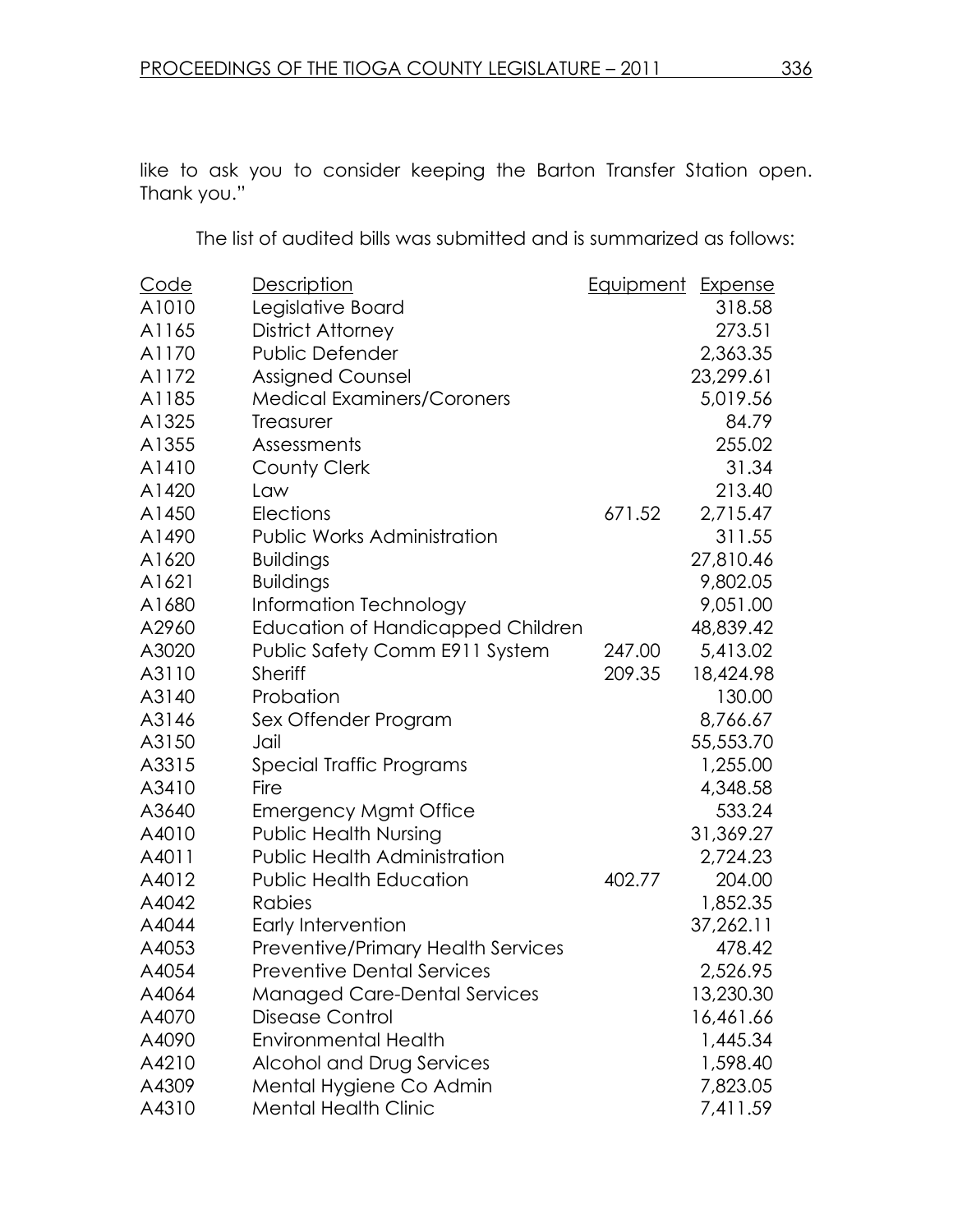| A4320                           | <b>Crisis Intervention Services</b> | 416.67     |
|---------------------------------|-------------------------------------|------------|
| A4321                           | Intensive Case Management           | 1,568.37   |
| A6010                           | Social Services Administration      | 142,682.86 |
| A6422                           | Economic Development                | 255.33     |
| A6510                           | Veterans' Service                   | 175.00     |
| A6610                           | Sealer Weights/Measures             | 234.34     |
| A7310.41                        | Youth Programs, Refundable          | 8,779.57   |
| <b>SOLID WASTE FUND</b>         |                                     | 80,781.80  |
| <b>COUNTY ROAD FUND</b>         | 46,099.50                           |            |
| <b>CONSOLIDATED HEALTH FUND</b> | 72,799.25                           |            |
| <b>CAPITAL FUND</b>             |                                     | 685,844.53 |
| <b>LIABILITY INSURANCE FUND</b> |                                     | 377.00     |
| <b>WORKERS' COMP</b>            |                                     | 50.00      |
|                                 |                                     |            |

GRAND TOTAL \$ 1,390,796.83

Legislator Roberts made a motion to approve the minutes of September 22 & 29, 2011, seconded by Legislator Sullivan, and carried.

Committee meeting reports are on file in the Legislative Clerk's Office and may be procured there by any interested person.

 Legislator Huttleston moved for the adoption of the following resolution, seconded by Legislator Hollenbeck.

REFERRED TO: HEALTH & HUMAN SERVICES COMMITTEE

| RESOLUTION NO. 196-11 | <b>TRANSFER OF FUNDS</b>      |
|-----------------------|-------------------------------|
|                       | <b>APPROPRIATION OF FUNDS</b> |
|                       | <b>PUBLIC HEALTH</b>          |

WHEREAS: Tioga County Health Department is mandated to provide a Rabies Control program for Tioga County residents; and

WHEREAS: There have been two incidents of positively tested rabid dogs in Tioga County in the past year which resulted in numerous post-exposure treatments to residents; and

WHEREAS: The costs of the mandated Rabies post-exposure medical services have exceeded the budgeted amount; and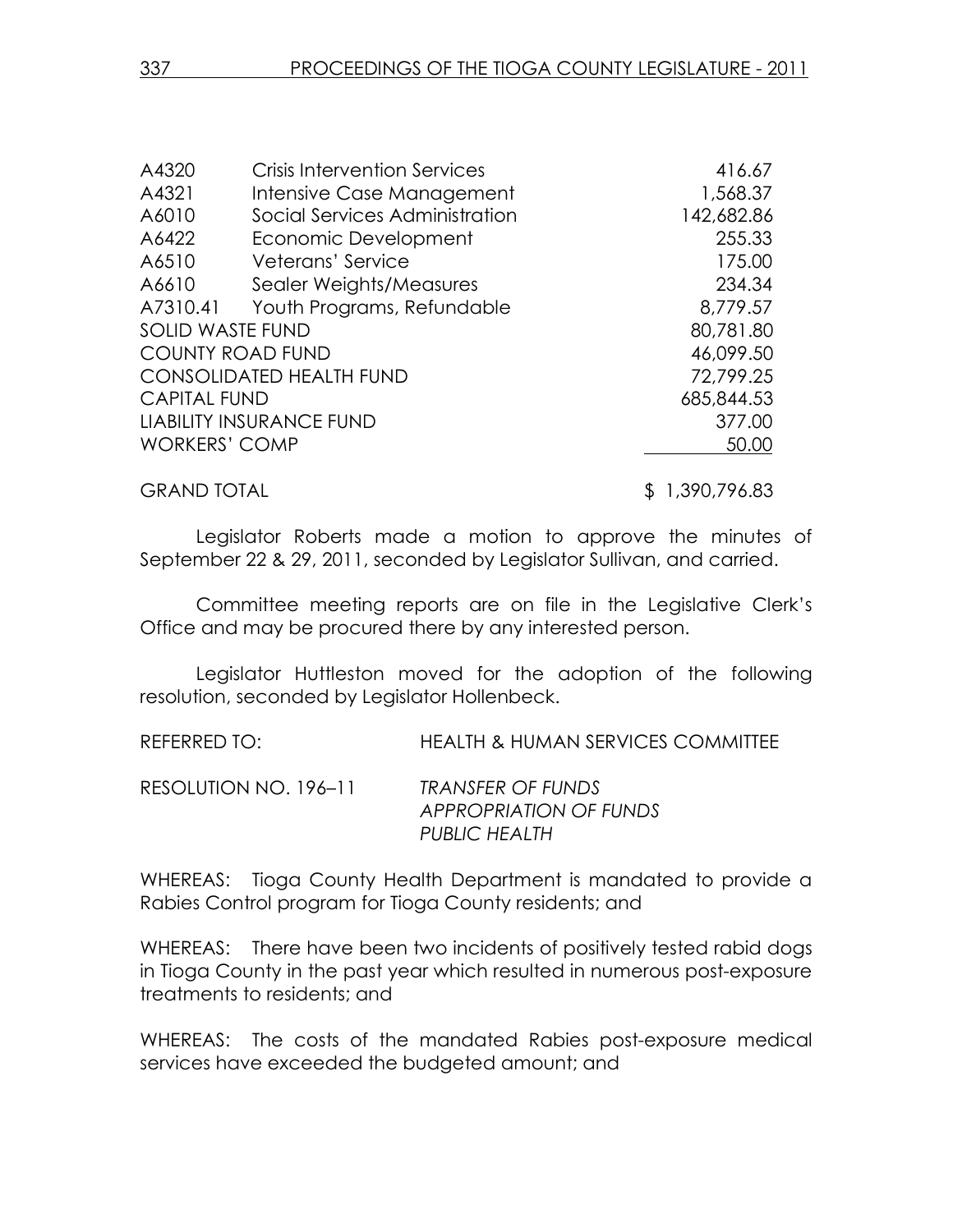WHEREAS: Additional funding is needed to meet the costs of the mandated medical services that were provided; and

WHEREAS: The additional costs of the program will result in additional state aid reimbursement, decreasing the amount needed from County contingency funds; and

WHEREAS: Appropriation of funds requires Legislative approval, and

WHEREAS: Transfer of funds requires Legislative approval; therefore be it

RESOLVED: That funds be appropriated and transferred as follows:

| From:    |                                         |           |
|----------|-----------------------------------------|-----------|
| A3442.00 | State Aid: Rabies Program               | \$ 10,800 |
|          | A1990.40-715 County Contingency Account | \$ 19,200 |
|          |                                         |           |

To:

A4042.40-590 Rabies Control: Services Rendered \$ 30,000

ROLL CALL VOTE

Yes – Legislators Weston, Quinlan, Roberts, Sauerbrey, Sullivan, Hollenbeck, Huttleston, and Monell.

No –None.

Absent – Legislator McEwen.

RESOLUTION ADOPTED.

 Legislator Sullivan moved for the adoption of the following resolution, seconded by Legislator Roberts.

| REFERRED TO:          | ED&P COMMITTEE<br>JOB TRAINING COMMITTEE       |
|-----------------------|------------------------------------------------|
| RESOLUTION NO. 197–11 | AMEND TIOGA EMPLOYMENT<br><b>CENTER BUDGET</b> |

WHEREAS: The Tioga Employment Center, as part of the Broome-Tioga Workforce New York for employment and training services, is funded under the federal Workforce Investment Act; and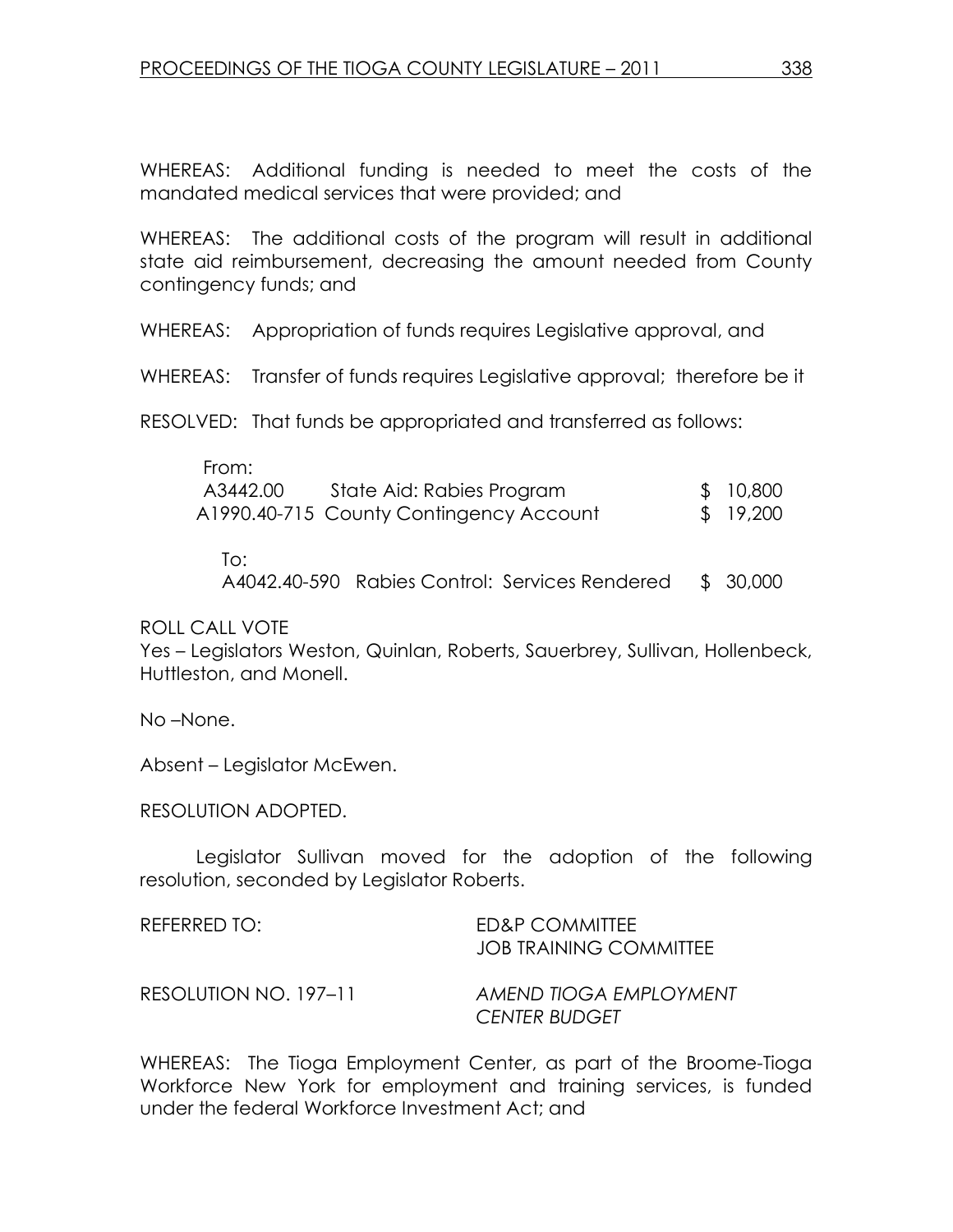WHEREAS: The Tioga Employment Center receives funding each July and has been allocated Program Year 11 funding of \$242,993.18; and

WHEREAS: The funding is allocated in the following amounts:

- \$ 68,683.96 for Adult services;
- \$ 91,023.38 for Dislocated Worker services;
- \$ 31,662.13 for Youth services;
- \$ 51,623.81 for Administration; and

WHEREAS: Broome County will retain an additional allocation totaling \$63,328.80 for administration of 2 contracts on behalf of the Tioga Employment Center for youth services and staff support services; therefore be it

RESOLVED: That the Tioga Employment Center budget be amended as follows:

From: CD4791 – Federal Aid-Federal Employment Program \$242,993.18

| To: | CD6293.10-10 – Federal Employment Program 1<br>CD6293.10-20 - Federal Employment Program 1<br>CD6293.20-90 - Computer<br>CD6293.30-100-Data Processing<br>CD6293.30-300-Legal<br>CD6293.30-551-MLR<br>CD6293.40-10 - Advertising<br>CD6293.40-130- Contracts |          | 144,100<br>8,000<br>1,000<br>1,000<br>175<br>14,500<br>500<br>30,910 |
|-----|--------------------------------------------------------------------------------------------------------------------------------------------------------------------------------------------------------------------------------------------------------------|----------|----------------------------------------------------------------------|
|     | CD6293.40-190- Education Reimbursements<br>CD6293.40-390-Mileage<br>CD6293.40-420- Office Supplies<br>CD6293.40-480-Postage<br>CD6293.40-487- Program Expense                                                                                                | \$       | \$30,408.18<br>700<br>4,000<br>1,000<br>1,000                        |
|     | CD6293.40-660-Telephone<br>CD6293.40-690- Client Tools<br>CD6293.40-733-Training/All Other                                                                                                                                                                   | \$<br>\$ | 1,500<br>2,700<br>1,500                                              |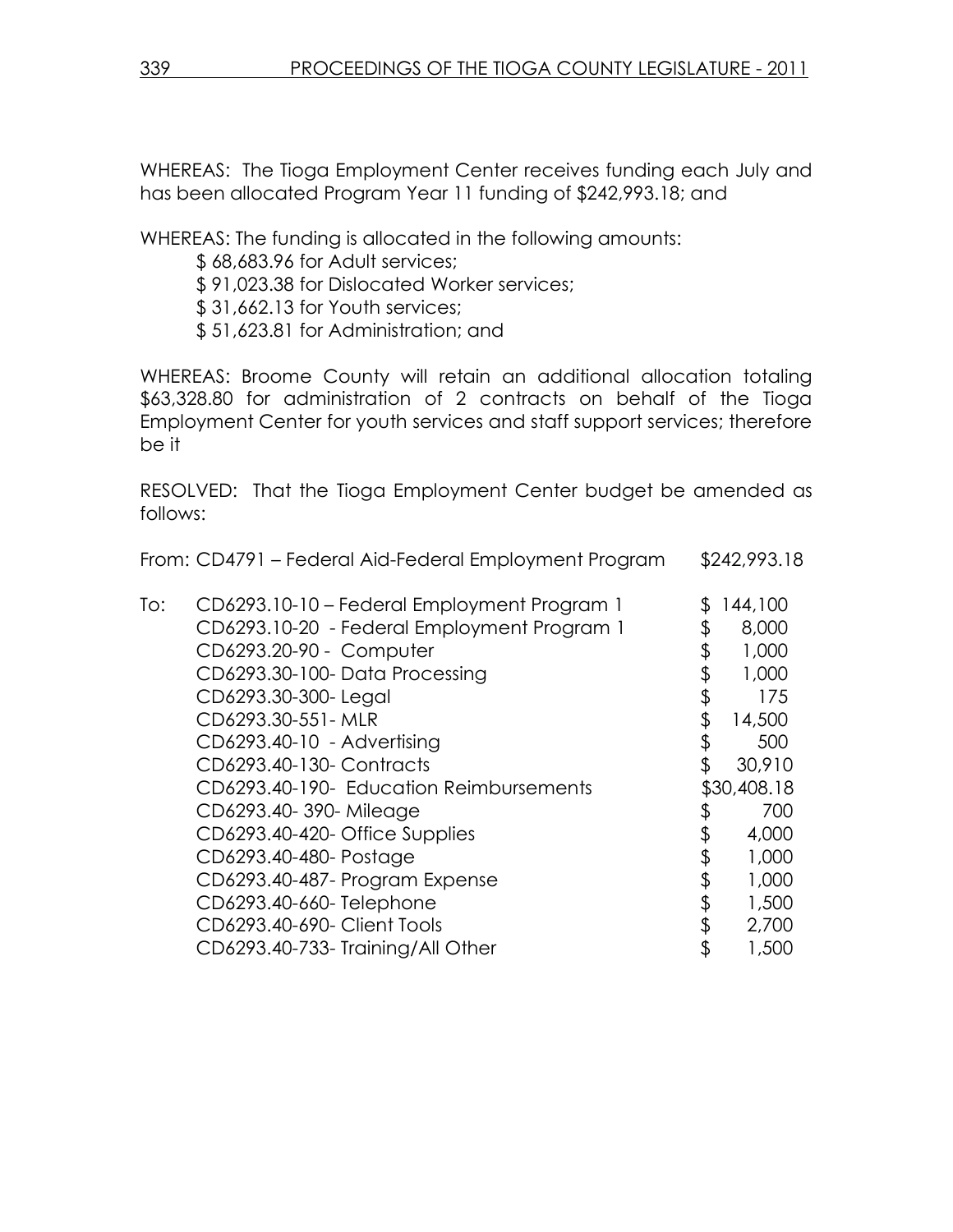ROLL CALL VOTE Yes – Legislators Weston, Quinlan, Roberts, Sauerbrey, Sullivan, Hollenbeck, Huttleston, and Monell.

No –None.

Absent – Legislator McEwen.

RESOLUTION ADOPTED.

 Legislator Sullivan moved for the adoption of the following resolution, seconded by Legislator Hollenbeck.

REFERRED TO: FINANCE/LEGAL

RESOLUTION NO. 198–11 APPROPRIATE FUNDS TROPICAL STORM LEE WATER DAMAGE TO COUNTY FACILITIES

WHEREAS: The County has suffered severe damages during the recent Tropical Storm Lee water disaster, and

WHEREAS: The need exists to replace items lost and cover expenses related to cleanup, and

WHEREAS: There will be claims made to FEMA, SEMO and our insurance for reimbursement of related expenses, and

WHEREAS: There needs to be a system in place for the tracking and documentation of these expenses, and

WHEREAS: Resolution 180-11 had created a Tropical Storm Lee Disaster capital account for capital expenditures; and

WHEREAS: An account needs to be set up for expenditures; and

WHEREAS: Reimbursements of expenditures will take several months, therefore be it

RESOLVED: That the sum of \$500,000 be appropriated for transfer as follows: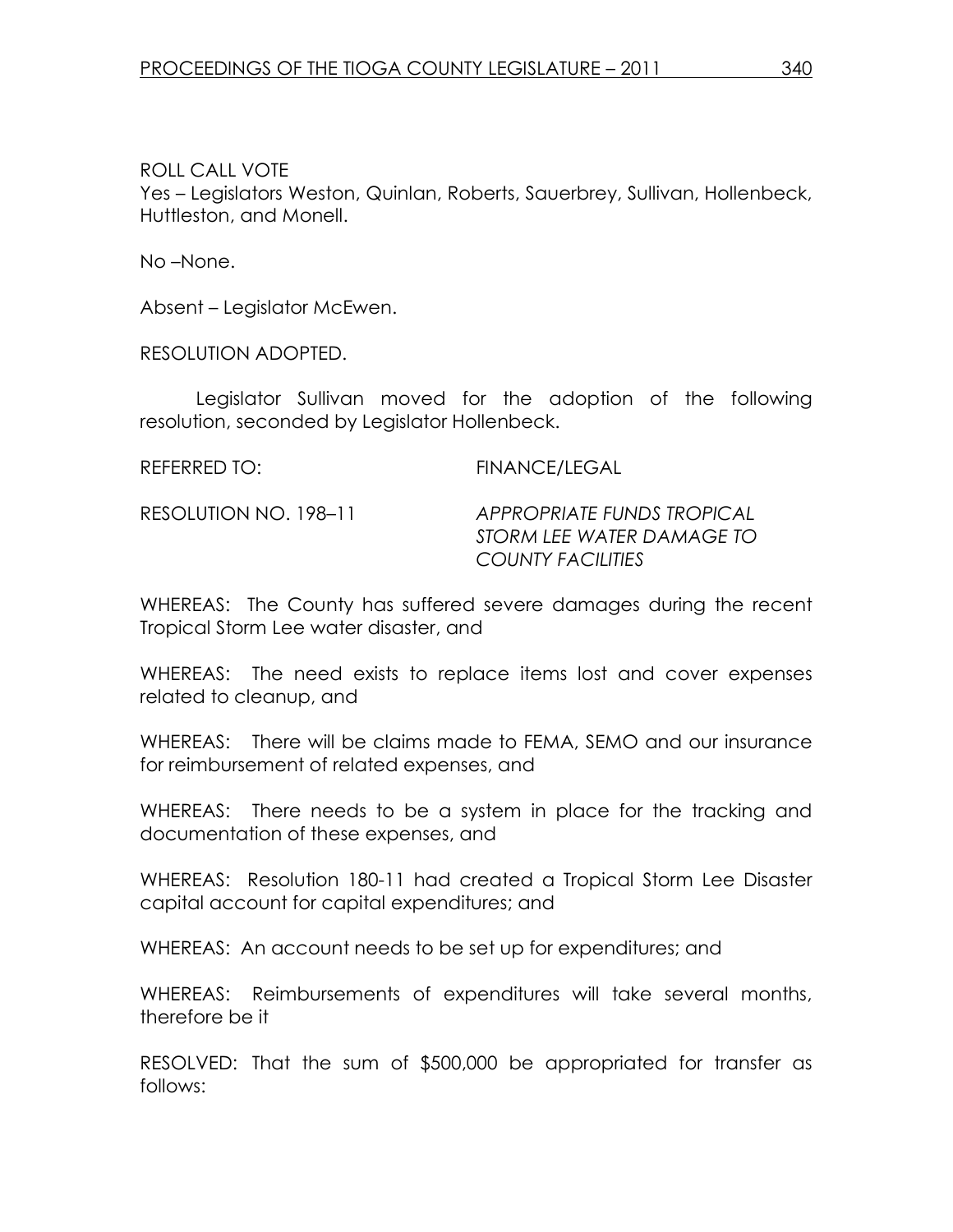| \$500,000 |
|-----------|
| \$500,000 |
|           |
|           |
| \$500,000 |
| \$500,000 |
|           |

ROLL CALL VOTE Yes – Legislators Weston, Quinlan, Roberts, Sauerbrey, Sullivan, Hollenbeck, Huttleston, and Monell.

No –None.

Absent – Legislator McEwen.

RESOLUTION ADOPTED.

 Legislator Sullivan moved for the adoption of the following resolution, seconded by Legislator Hollenbeck.

REFERRED TO: FINANCE/LEGAL

RESOLUTION NO. 199-11 AUTHORIZE PURCHASE OF FLOOD INSURANCE FOR COUNTY BUILDINGS AND TRANSFER OF FUNDS

WHEREAS: Many County buildings suffered damage or required substantial cleanup as a result of Tropical Storm Lee, and

WHEREAS: It appears necessary and prudent to purchase flood insurance through the National Flood Insurance Program (NFIP) for all county buildings that are in flood zones; and

WHEREAS: Funds will need to be transferred to pay for such flood insurance; therefore be it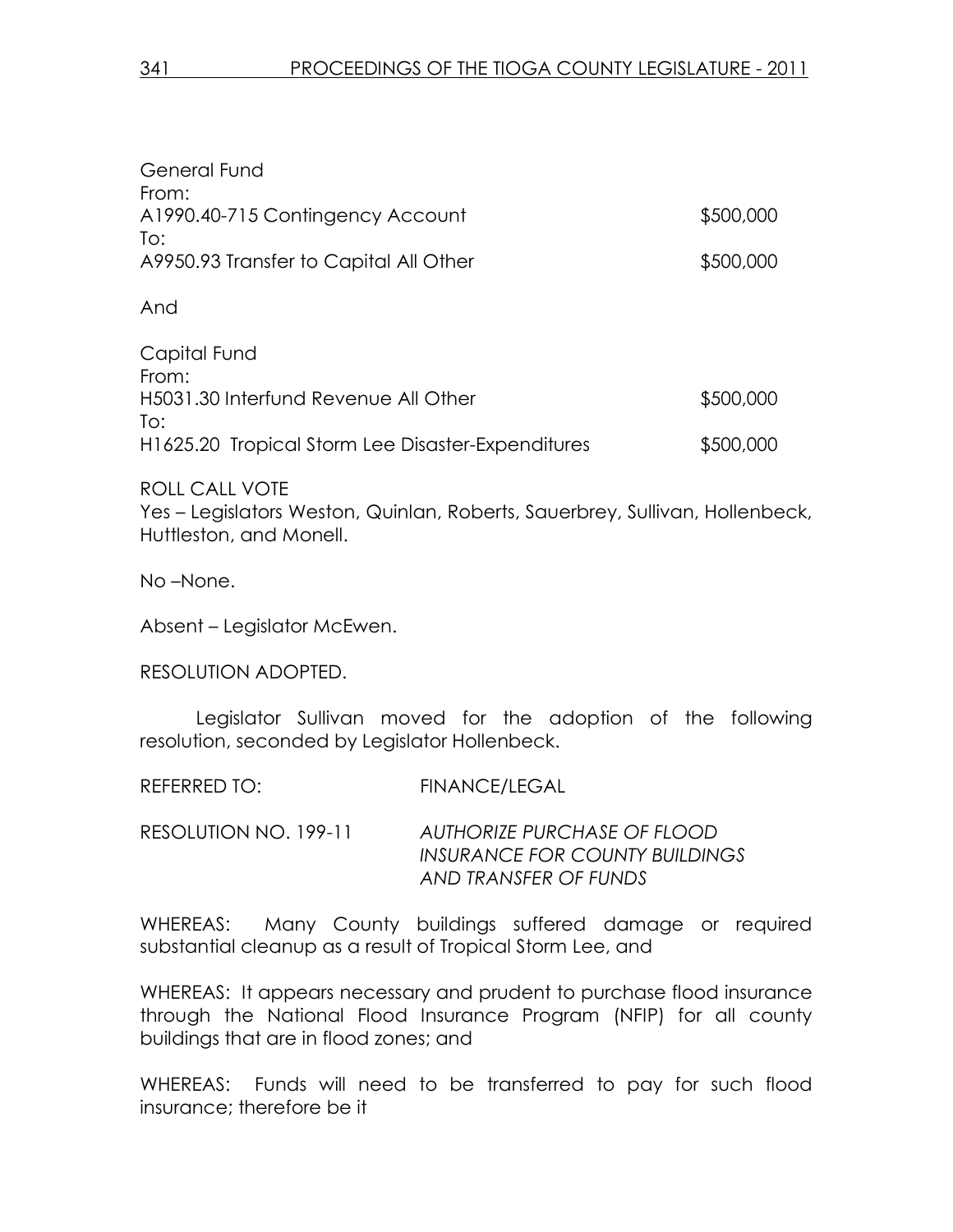RESOLVED: That the Tioga County Legislature approves the purchase of flood insurance for County Buildings in the flood zone through NFIP (Travelers Insurance) at a cost not to exceed \$44,901; and be it further

RESOLVED: That the following sums be transferred for payment of such flood insurance:

| From: | A1990.40-715-Contingency Account      | \$36,477 |
|-------|---------------------------------------|----------|
| To:   | A9901.91-715-Interfund Transfer       | \$36,477 |
| And   |                                       |          |
| From: | CI2222.00<br>- Assessment             | \$36,477 |
| To    | CI1910.40.270 - Unallocated Insurance | \$36,477 |

#### ROLL CALL VOTE

Yes – Legislators Weston, Quinlan, Roberts, Sauerbrey, Sullivan, Hollenbeck, Huttleston, and Monell.

No –None.

Absent – Legislator McEwen.

RESOLUTION ADOPTED.

 Legislator Roberts moved for the adoption of the following resolution, seconded by Legislator Sullivan.

REFERRED TO: PUBLIC WORKS COMMITTEE

RESOLUTION NO. 200-11 TRANSFER FUNDS FROM THE RECYCLING REVENUE TO TIRE RECYCLING ACCOUNT

WHEREAS: Upstate Shredding donated \$10,000 for the clean up of tires in Tioga County for the year, 2011; and

WHEREAS: The said check was deposited into the Recycling revenue Account B1222; and

WHEREAS: The Solid Waste Manager requires the \$10,000 to be transferred to Solid Waste Account B8160.42 use code 680 in order to pay for the tire disposal costs; therefore be it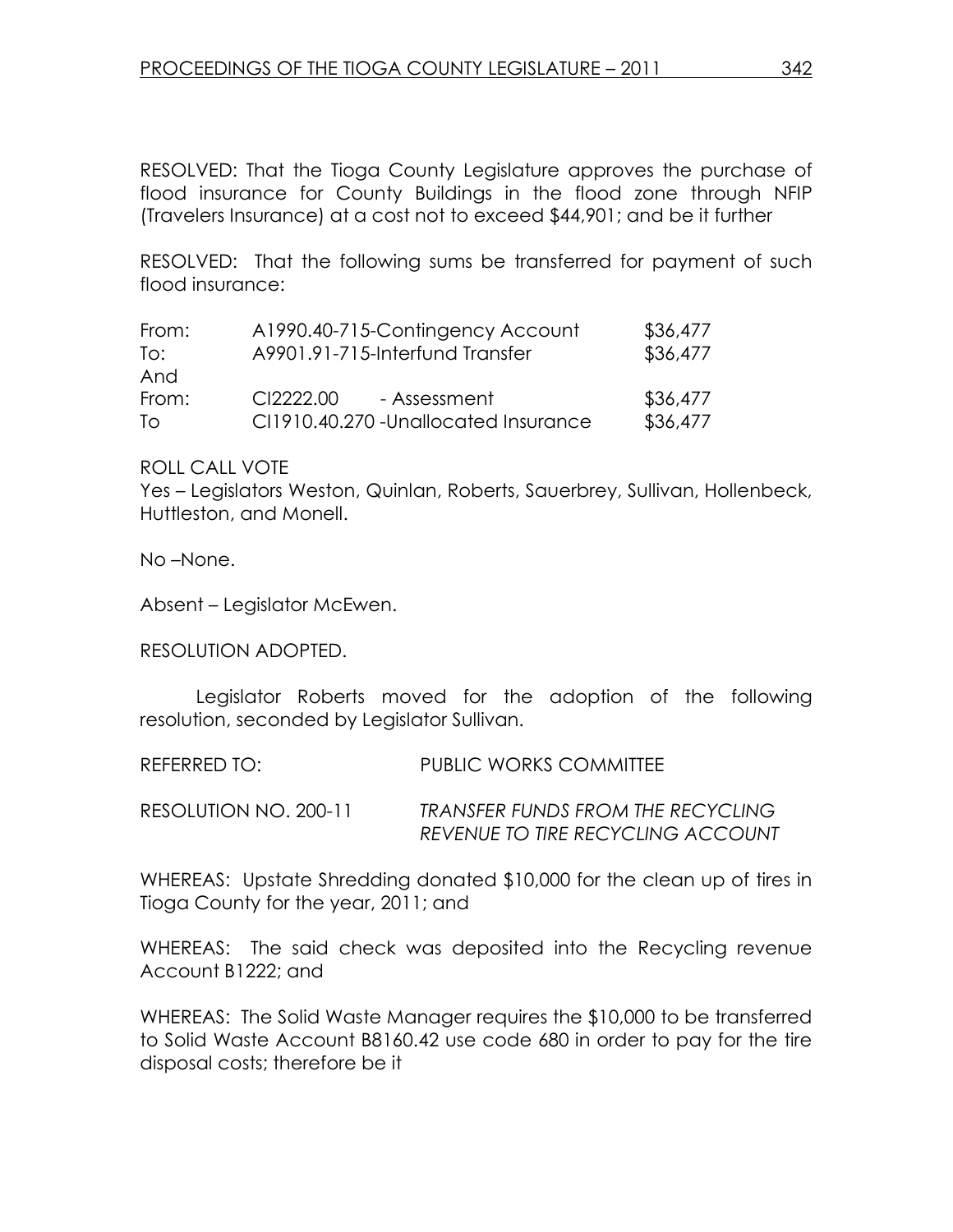RESOLVED: That the sum of \$10,000 be transferred from Recycling Revenue Account B1222 into Solid Waste Account B8160.42 use code 680.

ROLL CALL VOTE

Yes – Legislators Weston, Quinlan, Roberts, Sauerbrey, Sullivan, Hollenbeck, Huttleston, and Monell.

No –None.

Absent – Legislator McEwen.

RESOLUTION ADOPTED.

 Legislator Sullivan moved for the adoption of the following resolution, seconded by Legislator Roberts.

REFERRED TO: LEGISLATIVE WORKSESSION

RESOLUTION NO. 201-11 AUTHORIZE EMERGENCY CONTRACTS WITH PEAK ENVIRONMENTAL LLC

WHEREAS: The County has suffered severe damages during the recent Tropical Lee Storm water disaster, and

WHEREAS: The need existed, on an emergency basis, to contract for the evaluation, cleanup, and/or demolition of County buildings in order to prevent the spread of mold, thereby protecting the health of our citizens and employees, and to protect the buildings, therefore be it

RESOLVED: That retroactive to September 8, 2011, the Chair of the Tioga County Legislature is authorized and directed to execute contracts with Peak Environmental LLC for the evaluation, cleanup and/or demolition of the County Buildings located at 56 Main Street, 16-20 Court Street, Temple and Fox Street, 17 Parker Lane and the Courthouse all in the Village of Owego, the Barton Transfer Station, and the County Highway Buildings in Catatonk.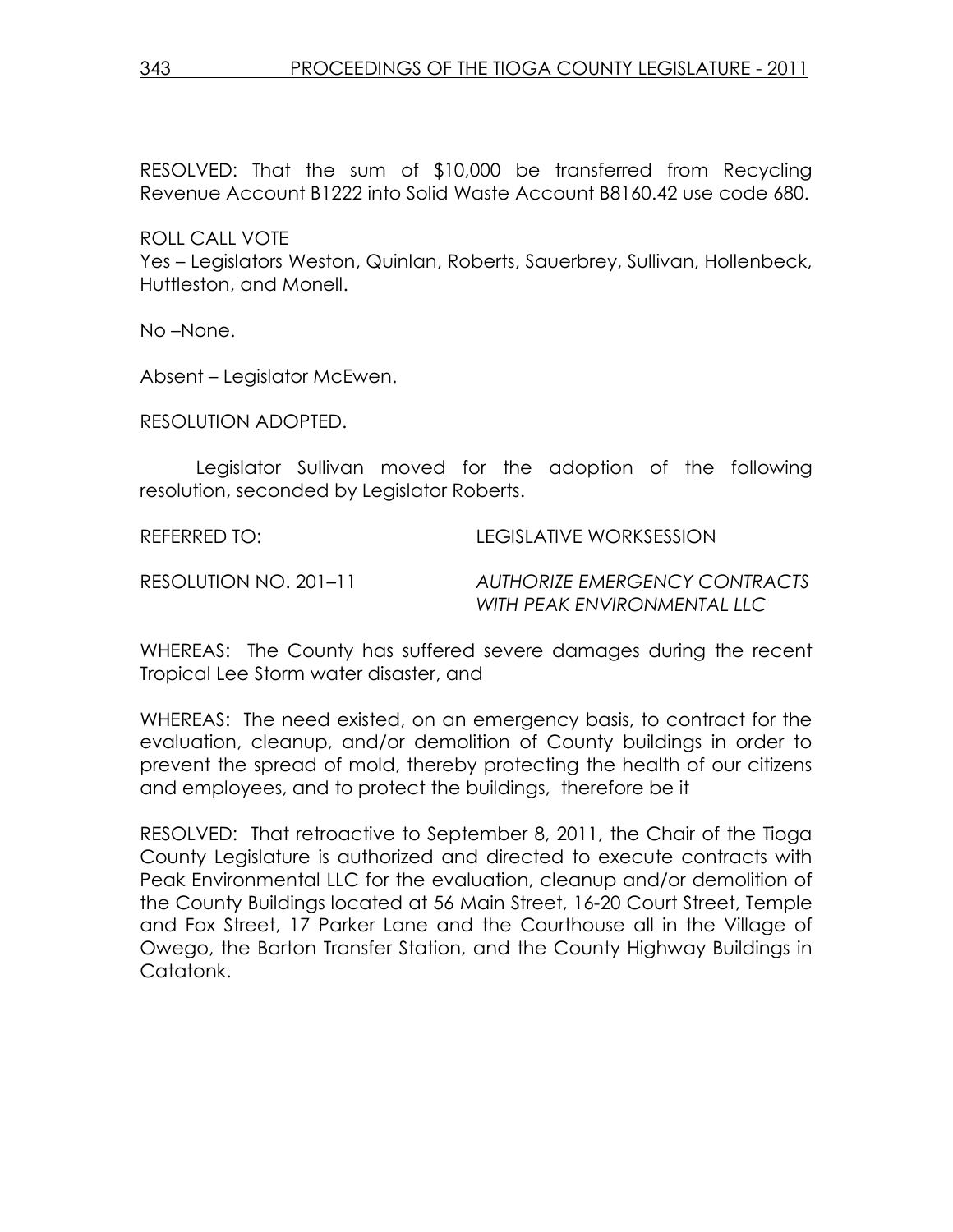ROLL CALL VOTE Yes – Legislators Weston, Quinlan, Roberts, Sauerbrey, Sullivan, Hollenbeck, Huttleston, and Monell.

No –None.

Absent – Legislator McEwen.

RESOLUTION ADOPTED.

 Legislator Roberts moved for the adoption of the following resolution, seconded by Legislator Sullivan.

REFERRED TO: PUBLIC WORKS

RESOLUTION NO. 202–11 AUTHORIZE EMERGENCY SHARED SERVICES AGREEMENT WITH CHEMUNG COUNTY

WHEREAS: The County has suffered severe damages during the recent Tropical Lee Storm water disaster, and

WHEREAS: The need existed, on an emergency basis, to enter into a shared services agreement with Chemung County to assist in the repair and recovery of the Tioga County infrastructure, and to assist in debris removal, therefore be it

RESOLVED: That retroactive to September 8, 2011, the Chair of the Tioga County Legislature is authorized and directed to execute a Shared Services Agreement with Chemung County to provide assistance to Tioga County as set forth in that agreement.

ROLL CALL VOTE Yes – Legislators Weston, Quinlan, Roberts, Sauerbrey, Sullivan, Hollenbeck, Huttleston, and Monell.

No –None.

Absent – Legislator McEwen.

RESOLUTION ADOPTED.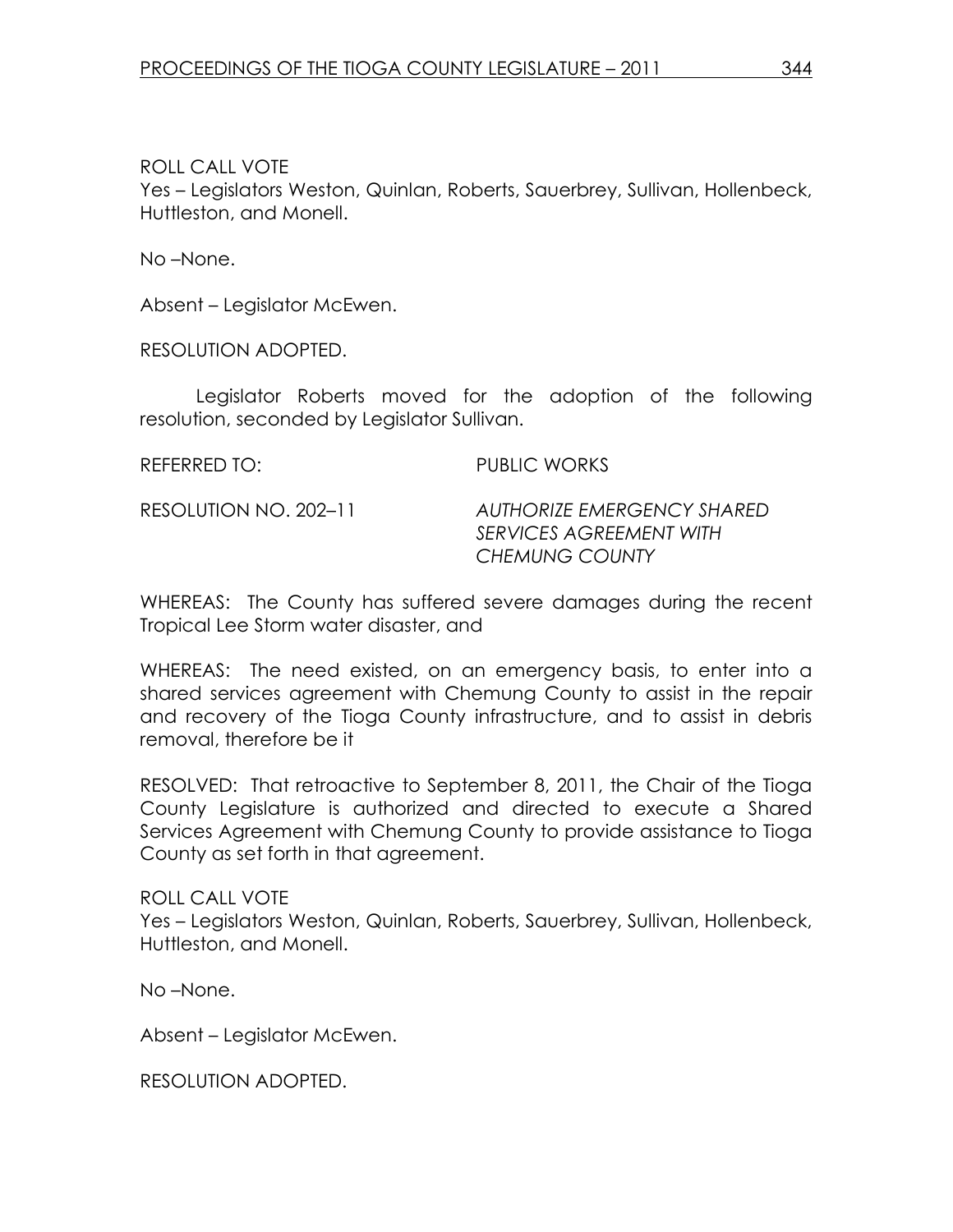Legislator Sauerbrey moved for the adoption of the following resolution, seconded by Legislator Roberts.

## REFERRED TO **PUBLIC SAFETY COMMITTEE**

RESOLUTION NO. 203-11 APROVE 2012 STOP DWI PLAN

WHEREAS: The New York State Governor's Traffic Safety Committee (GTSC) requires Counties to submit an annual STOP DWI Plan for the use of monies collected under the STOP DWI Program; and

WHEREAS: The STOP DWI Coordinator has submitted a 2012 STOP DWI Plan to the Tioga County Legislature for approval; be it therefore

RESOLVED: That the Tioga County Legislature hereby approves the 2012 STOP DWI Plan including the following budgeted appropriations:

| Enforcement                | \$46,050  |
|----------------------------|-----------|
| <b>Prosecution Related</b> | \$14,300  |
| Probation                  | \$16,200  |
| Rehabilitation             | \$13,300  |
| PI&E                       | \$19,000  |
| Administration             | \$6,000   |
|                            | \$114,850 |

# ROLL CALL VOTE

Yes – Legislators Weston, Quinlan, Roberts, Sauerbrey, Sullivan, Hollenbeck, Huttleston, and Monell.

No –None.

Absent – Legislator McEwen.

RESOLUTION ADOPTED.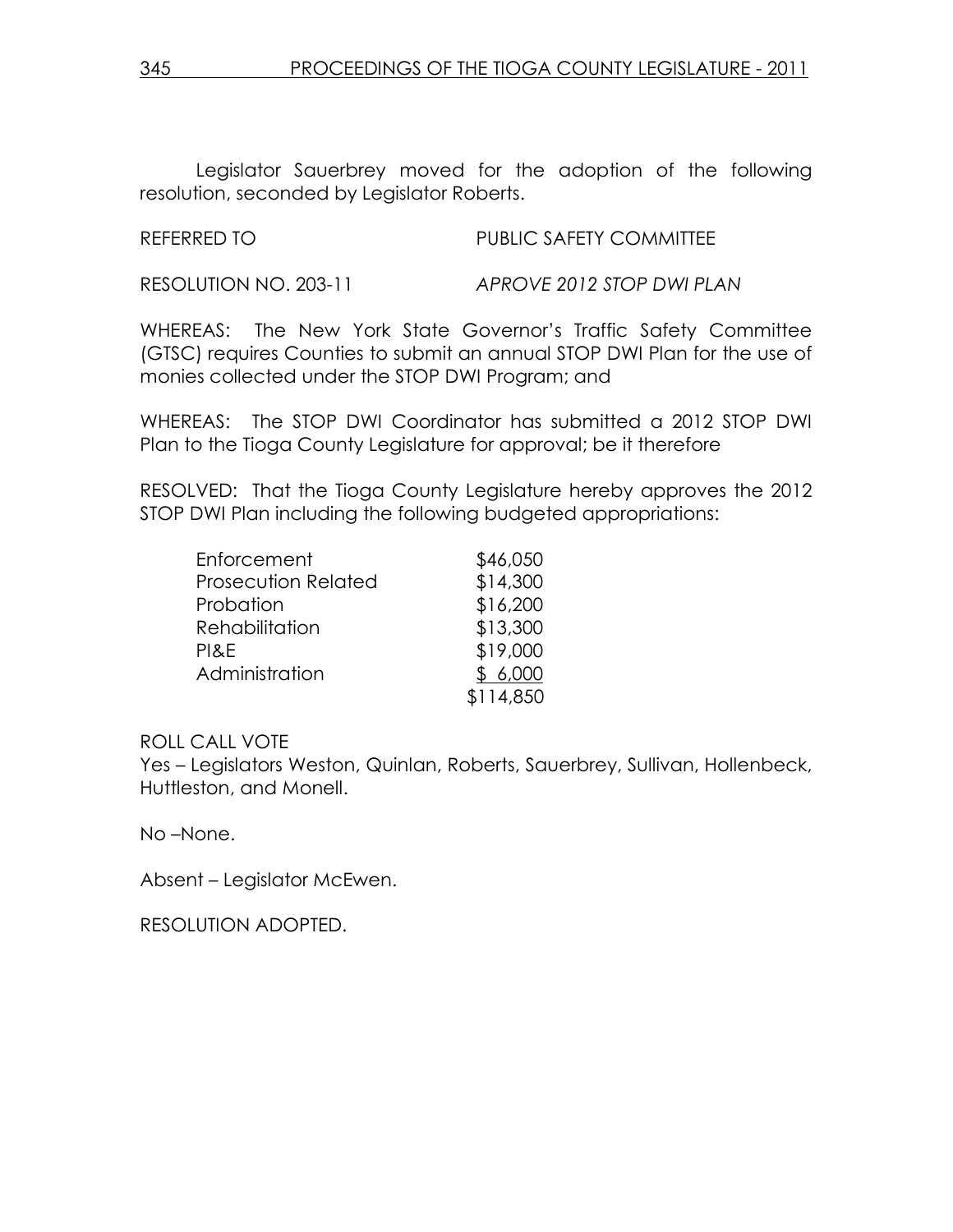Legislator Huttleston moved for the adoption of the following resolution, seconded by Legislator Hollenbeck.

| REFERRED TO:          | <b>HEALTH &amp; HUMAN SERVICES</b>                                                         |
|-----------------------|--------------------------------------------------------------------------------------------|
| RESOLUTION NO. 204-11 | EXTEND TRANSPORTATION CONTRACT<br><b>BETWEEN TIOGA COUNTY AND</b><br>TIOGA TRANSPORT, INC. |

WHEREAS: The existing contract between Tioga County and Tioga Transport, Inc. for the provision of Public Transportation and Non-Emergency Medicaid Transportation is in effect through December 31, 2011; and

WHEREAS: The aforementioned contract between Tioga County and Tioga Transport, Inc. allows for a first one-year extension of the contract that may be exercised by Tioga County; now therefore be it

RESOLVED: That Tioga County authorizes a one-year extension of the existing contract with Tioga Transport, Inc. from January 1, 2012 through and including December 31, 2012.

ROLL CALL VOTE Yes – Legislators Weston, Quinlan, Roberts, Sauerbrey, Sullivan, Hollenbeck, Huttleston, and Monell.

No –None.

Absent – Legislator McEwen.

RESOLUTION ADOPTED.

 Legislator Huttleston moved for the adoption of the following resolution, seconded by Legislator Hollenbeck.

REFERRED TO: HEALTH & HUMAN SERVICES

RESOLUTION NO. 205–11 URGING MULTI-YEAR STATE

 TAKEOVER OF LOCAL SHARE OF MEDICAID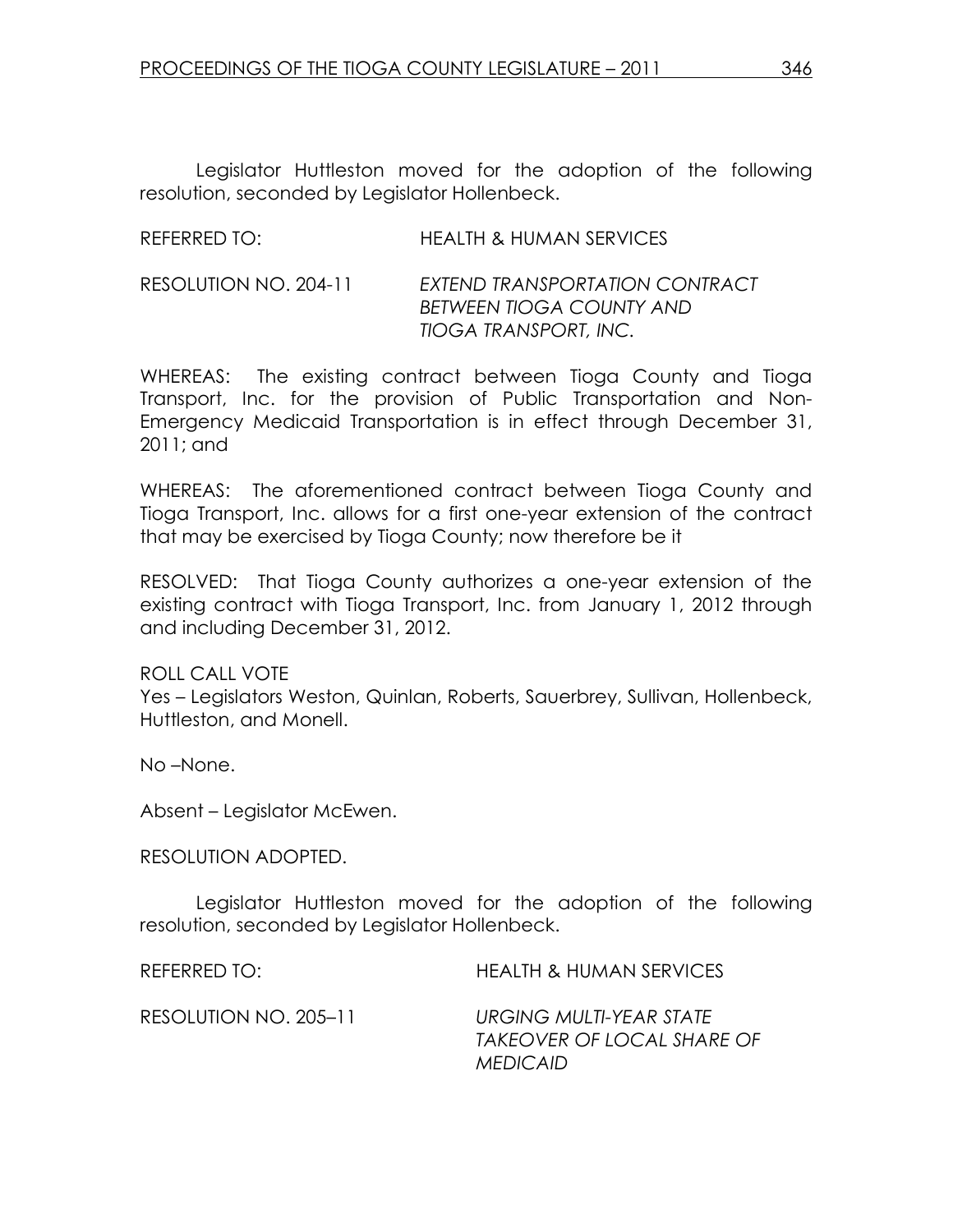WHEREAS: County officials across the state are presently introducing their 2012 budgets; and

WHEREAS: These budget decisions are being made under the constraints of the State's new property tax cap; and

WHEREAS: When State lawmakers enacted a property tax cap, they pledged to provide mandate relief that would enable and empower local leaders to implement that tax cap locally; and

WHEREAS: That mandate relief has not materialized; and

WHEREAS: By far, at a local statewide cost of \$7.3 billion, Medicaid is the number one mandate facing counties; and

WHEREAS: State Legislation (S.5889-B) will require state policymakers to take full fiscal responsibility for New York's largest in the nation Medicaid program, by implementing an eight (8) year gradual State takeover of county Medicaid costs; and

WHEREAS: Removing county taxpayers from the financing of Medicaid is the single most important thing the State Legislature can do to lower property taxes for New Yorkers; and

WHEREAS: The State takeover of county Medicaid costs will lead to lower property taxes and enhance New York's economic competitiveness and improve economic opportunities for all New Yorkers; and

WHEREAS: State lawmakers can fund the takeover with a combination of Medicaid program reforms, state-derived savings and other spending controls, including, applying MRT (Medicaid Redesign Team) reform savings to mandate relief and pursuing a federal Medicaid waiver to leverage state cost containment initiatives that can be applied to property tax relief and applying future revenues to lowering property taxes and by allowing federal health care reforms to cover New Yorkers; now therefore be it

RESOLVED: That the Tioga County Legislature calls on State lawmakers to keep their promise, and sign on to legislation (S5889-B) designed to provide mandate relief for counties, in the form of an eight-year State takeover of county Medicaid costs.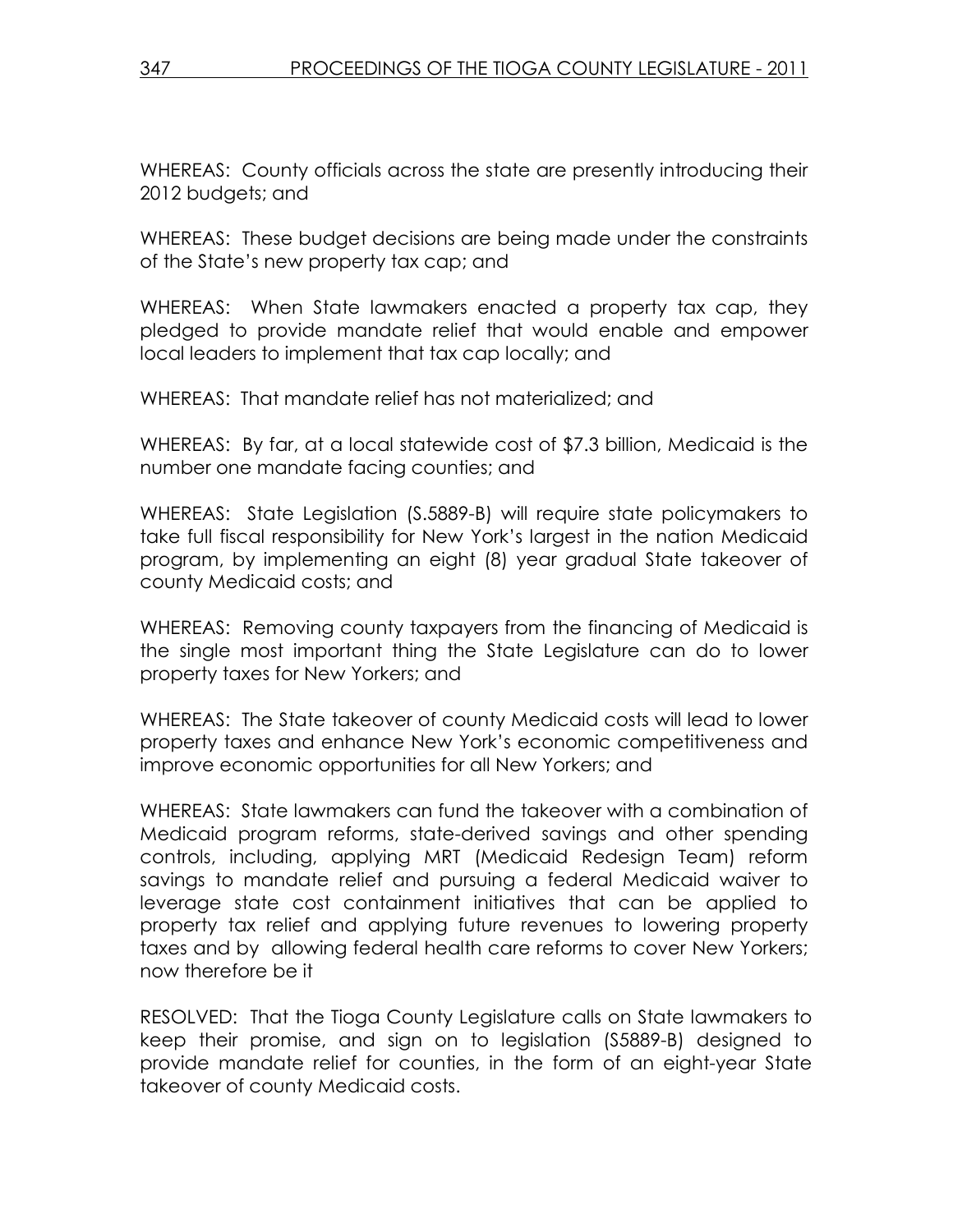ROLL CALL VOTE

Yes – Legislators Weston, Quinlan, Roberts, Sauerbrey, Sullivan, Hollenbeck, Huttleston, and Monell.

No –None.

Absent – Legislator McEwen.

RESOLUTION ADOPTED.

 Legislator Sullivan moved for the adoption of the following resolution, seconded by Legislator Sauerbrey.

REFERRED TO: FINANCE COMMITTEE

RESOLUTION NO. 206-11 ERRONEOUS ASSESSMENT TOWN OF CANDOR

WHEREAS: A Supreme Court Order has reduced the assessment for 2009/2010, 2010/2011, and future ongoing for property no. 1211 assessed to Owego LLC/Daniel Scherrer in the 2010 and 2011 tax rolls of the Town of Candor;

WHEREAS: The assessment for property no. 1211 has been reduced from \$16,100 to \$8,700 for 2010, and from \$16,100 to \$9,925 for 2011 and on by the Court; and

WHEREAS: The reduced assessments apply to both school and town and county, and the school taxes for 2009/10 and 2010/11 were not paid and were relevied to the 2010 and 2011 town and county bills; the tax bills for property no. 1211 for 2010 and 2011 have been paid; be it therefore

RESOLVED: That a refund of \$6,911.30 (\$3,827.43 for 2009/2010, and \$3,083.87 for 2010/2011), be issued by the Tioga County Treasurer to Hinman, Howard & Kattell, LLP, as attorneys for Daniel Scherrer; and be it further

RESOLVED: That the erroneous town tax of \$1,012.34 be charged back to the Town of Candor, and the erroneous fire tax of \$297.00 be charged back to the Candor Fire District; and be it further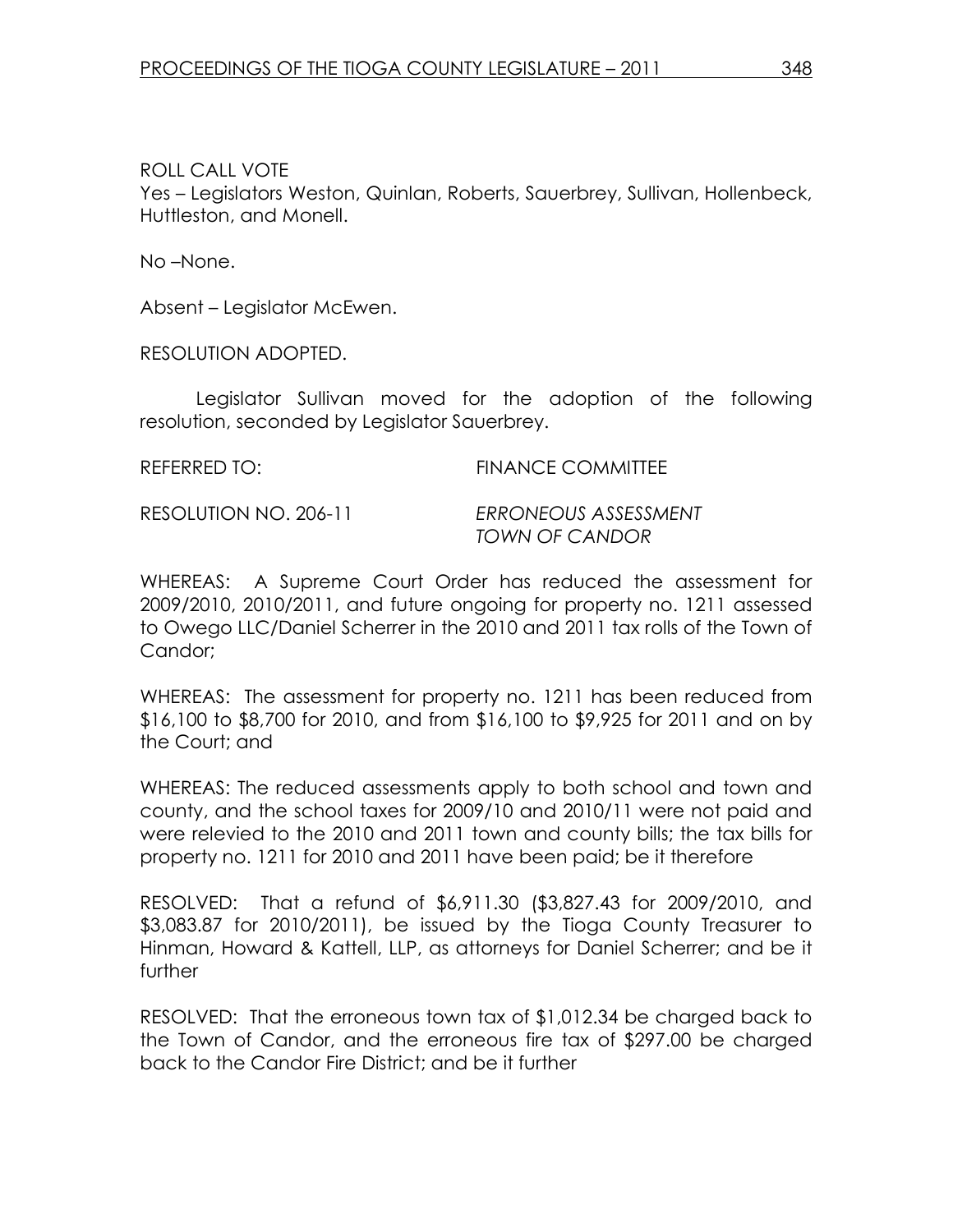RESOLVED: That the erroneous solid waste tax of \$65.66 be charged back to the Solid Waste Fund; and be it further

RESOLVED: That the erroneous school tax and interest of \$3,706.18 be charged back to the Owego-Apalachin School District; and be it further

RESOLVED: That the erroneous county tax of \$1,570.69 and school penalties of \$259.43 be charged to the proper accounts in the records of the County Treasurer

ROLL CALL VOTE

Yes – Legislators Weston, Quinlan, Roberts, Sauerbrey, Sullivan, Hollenbeck, Huttleston, and Monell.

No –None.

Absent – Legislator McEwen.

RESOLUTION ADOPTED.

 Legislator Sullivan moved for the adoption of the following resolution, seconded by Legislator Roberts.

REFERRED TO: ED&P COMMITTEE

RESOLUTION NO. 207-11 APPOINT MEMBER TO THE

 TIOGA COUNTY PLANNING BOARD

WHEREAS: Jason Rieg, Town of Owego representative on the Tioga County Planning Board has resigned; and

WHEREAS: The Town of Owego Town Board has found John Current willing and able to serve in this position; therefore be it

RESOLVED: That the Tioga County Legislature appoint John Current to the Tioga County Planning Board, to replace and fulfill Jason Reig's unexpired term of 1/1/10 – 12/31/12.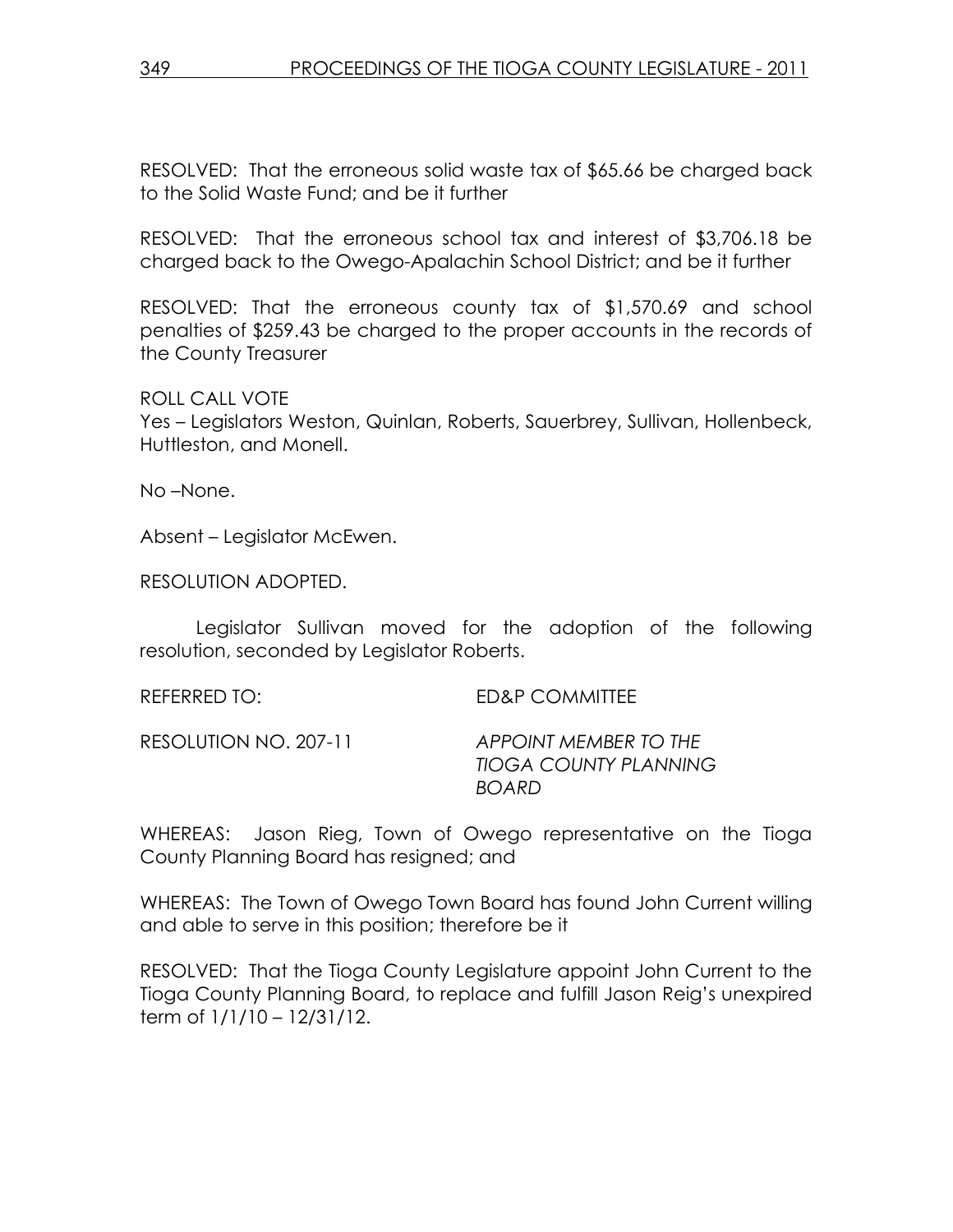ROLL CALL VOTE Yes – Legislators Weston, Quinlan, Roberts, Sauerbrey, Sullivan, Hollenbeck, Huttleston, and Monell.

No –None.

Absent – Legislator McEwen.

RESOLUTION ADOPTED.

 Legislator Sullivan moved for the adoption of the following resolution, seconded by Legislator Roberts.

| REFERRED TO:          | FINANCE/LEGAL COMMITTEE |
|-----------------------|-------------------------|
| RESOLUTION NO. 208-11 | AMEND POLICY 39         |

 ASSIGNMENT & USE OF COUNTY VEHICLES

WHEREAS: Policy 39 has been being discussed through the Loss Control Committee for recommended changes; and

WHEREAS: Those changes have been finalized by the Loss Control Committee and Policy 39 needs to be amended; therefore

RESOLVED: That Policy 39 be hereby amended as follows:

Section numbering has been changed due to new sections being added.

Add new Section IV

# IV. APPROVED DRIVER LIST

A. Each Department Head shall develop and maintain a current "Approved Driver List" of employees, contractors or any other individual authorized by him/her to operate a County vehicle and/or personal vehicle used for County business. Such list shall be provided to the County Safety Officer, and updated as changes in personnel require. Individuals not on the list shall NOT be authorized to operate a County vehicle and/or personal vehicle on County business.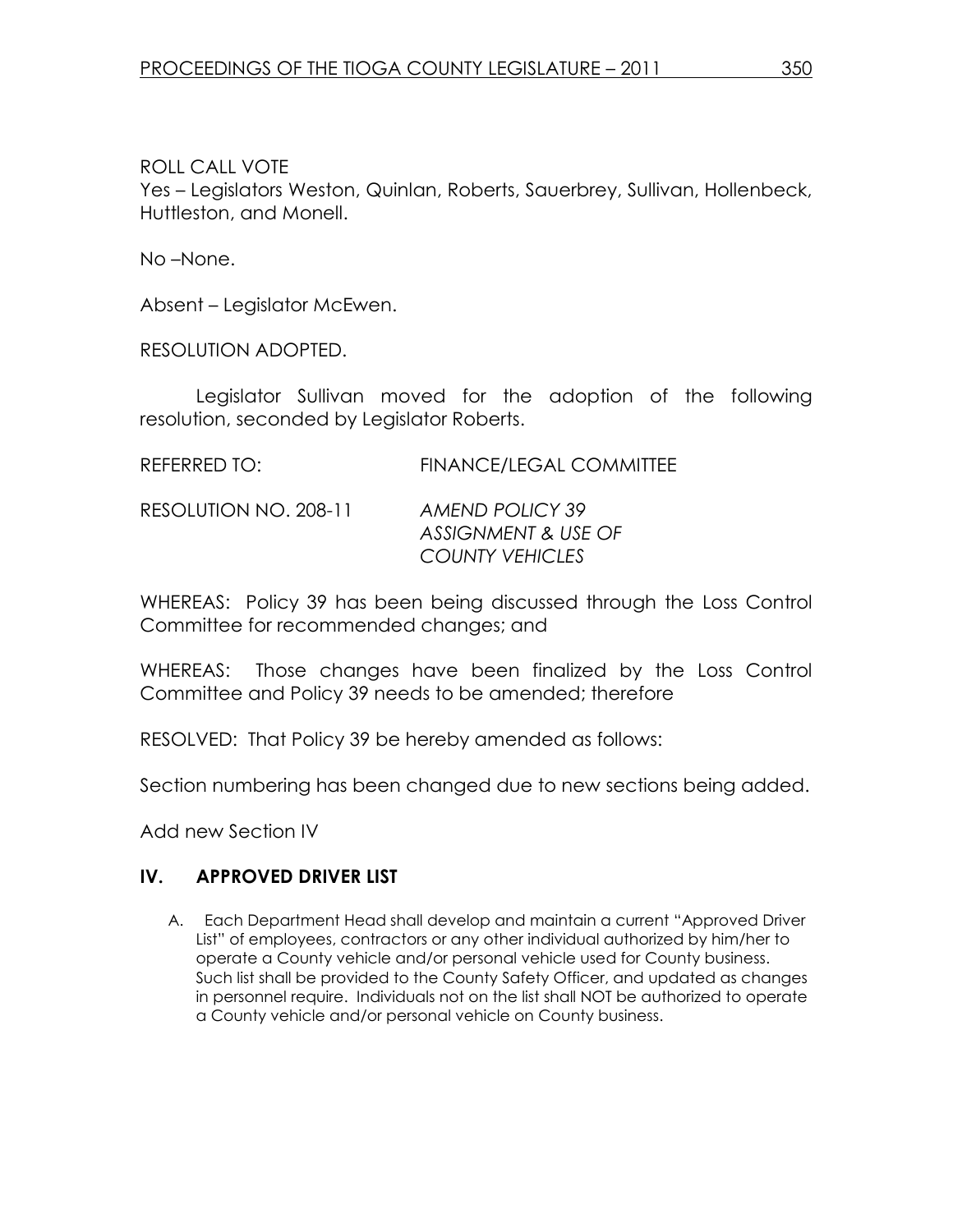- B. The County Safety Officer shall monitor the driver's license status of each person on the Approved Driver List through the New York State Department of Motor Vehicle License Event Notification System (LENS). In the event the driving privilege of an individual on the list is suspended or revoked, the Safety Officer shall immediately notify the Department Head, and that individual shall be removed immediately from the Approved Driver List.
- C. If an individual on the Approved Driver List has his/her privilege to operate a vehicle suspended or revoked, such individual shall notify his/her Department Head immediately, and in NO EVENT shall said individual operate a County vehicle or personal vehicle on County business until privileges are restored and verified through the LENS system.

Section VI Restrictions on Use of Vehicles has added section "B"

B. In no event shall permission be granted pursuant to NYS Vehicle and Traffic Law 1198(8) for anyone to operate a County owned or leased vehicle without an ignition interlock device when such person is under order to install and maintain such device in any motor vehicle he/she owns or operates in accordance with NYS Vehicle and Traffic Law Article 31.

Section VIII Maintenance has added section "H"

H. In no event will permission be granted to install an ignition interlock device in any motor vehicle owned or leased by Tioga County.

Add new Section IX Accident Reporting

# IX. ACCIDENT REPORTING

- A. All vehicle accidents are to be reported, whether they occur on public or private property. If there are injuries, call 911 immediately. If no injuries, call the police immediately and obtain the name of the investigating officer.
- B. If able to do so at the scene, obtain the name(s) and contact information for any other vehicle operator involved in the accident. Provide the other party with your name, address and telephone number, and insurance information.
- C. The Department Head shall be notified immediately, and an Incident Claim, which can be obtained on the Tioga County Intranet under County Attorney Forms, must be filed with the Tioga County Attorney's Office as soon as possible, but no later than the close of the next business day.

And be it further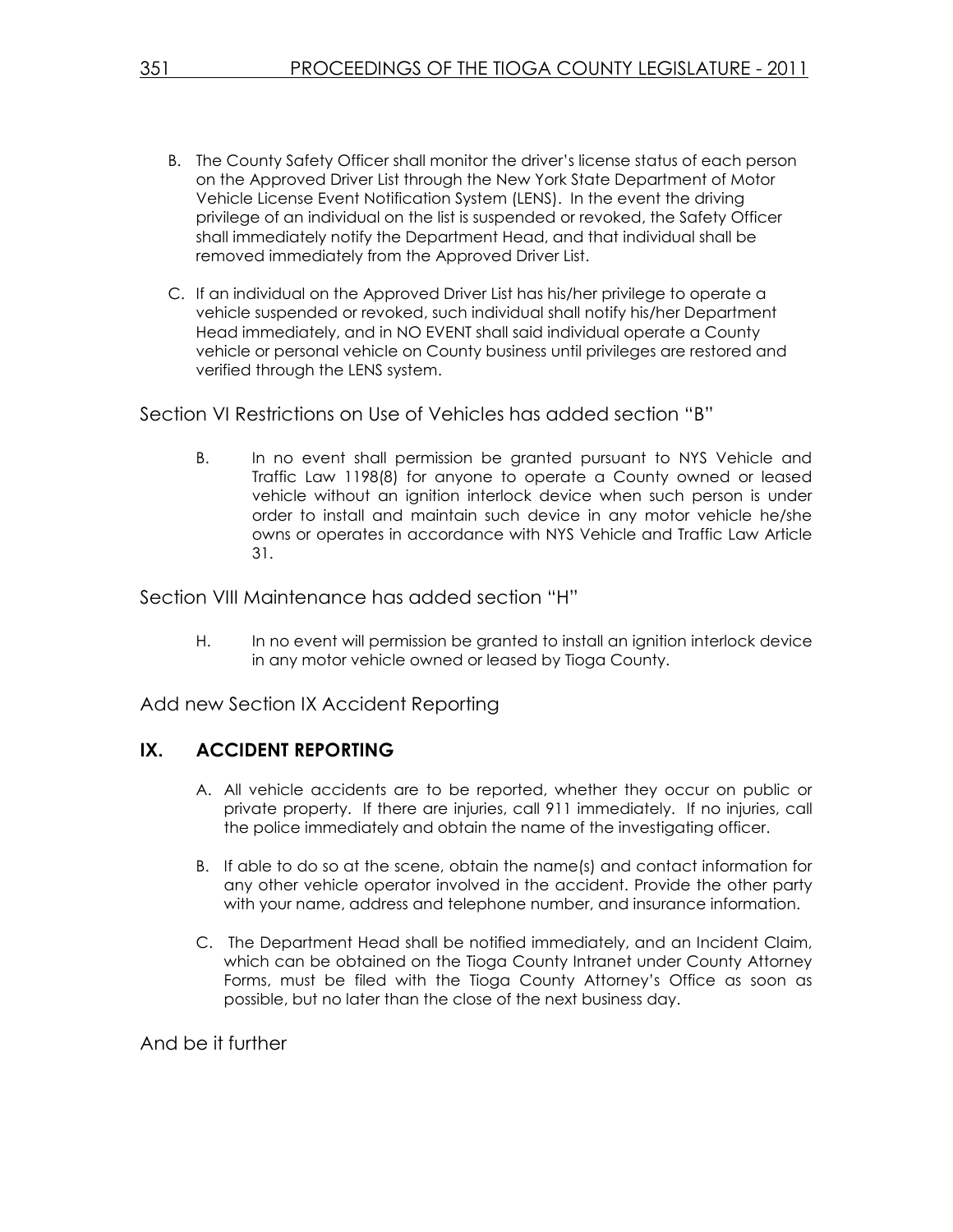RESOLVED: That the Remainder of Policy 39 Assignment & Use of County Vehicles shall remain in full force and effect.

ROLL CALL VOTE

Yes – Legislators Weston, Quinlan, Roberts, Sauerbrey, Sullivan, Hollenbeck, Huttleston, and Monell.

No –None.

Absent – Legislator McEwen.

RESOLUTION ADOPTED.

 Legislator Hollenbeck moved for the adoption of the following resolution, seconded by Legislator Sauerbrey.

REFERRED TO: PERSONNEL COMMITTEE

RESOLUTION NO. 209-11 CONTRACT WITH EBS-RMSCO, INC. TO ADMINISTER FLEXIBLE SPENDING PROGRAM

WHEREAS: Tioga County currently uses the services of EBS-RMSCO, Inc. to administer Tioga County's Flexible-Spending program for employees; and

WHEREAS: EBS-RMSCO, Inc. has submitted a new contract to continue administering said program and conduct all required compliance testing services; and

WHEREAS: The flex card administration will cost \$4.45 per participant per month, but offers participants a more convenient way to pay for their flexible spending account health care and dependent care expenses, thereby having a positive impact on enrollment; and

WHEREAS: The Flexible-Spending program is a negotiated benefit for all Tioga County unionized employees; and

WHEREAS: Both the employees and the County can save tax dollars on money channeled through this program for out of pocket medical expenses and/or dependent care expenses; therefore be it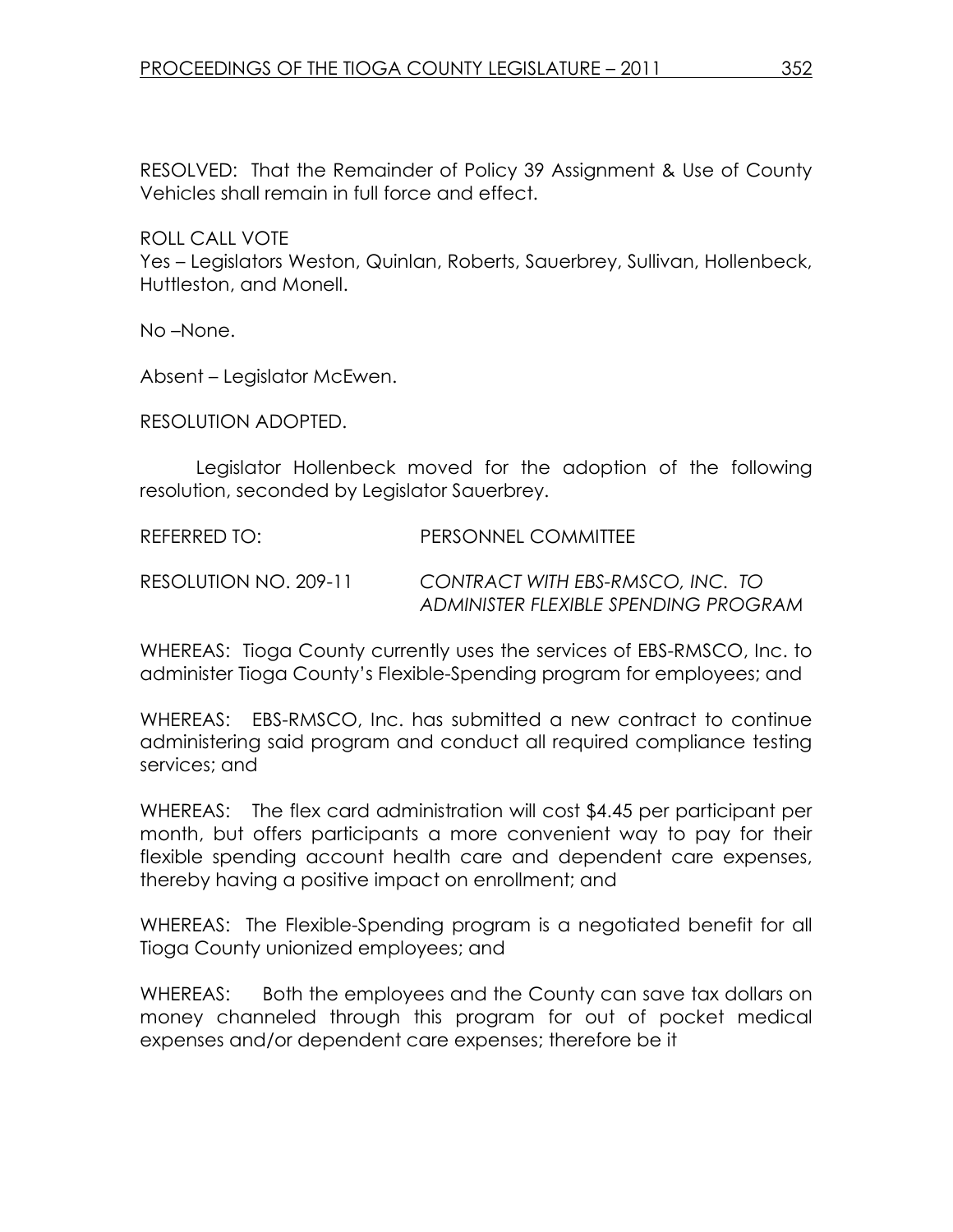RESOLVED: That the Tioga County Legislature authorizes the Chair of the Legislature to enter into a contract with EBS-RMSCO, Inc., subject to review by the County Attorney, for the services stated above for the period of January 1, 2012 through December 31, 2012; and be it further

RESOLVED: That Tioga County will continue with the flex card for the period of January 1, 2012 through December 31, 2012; and be it further

RESOLVED: That the maximum annual pledge for the medical flexible spending portion will remain at \$4,000 for the period of January 1, 2012 through December 31, 2012.

ROLL CALL VOTE Yes – Legislators Weston, Quinlan, Roberts, Sauerbrey, Sullivan, Hollenbeck, Huttleston, and Monell.

No –None.

Absent – Legislator McEwen.

RESOLUTION ADOPTED.

 Legislator Sullivan moved for the adoption of the following resolution, seconded by Legislator Hollenbeck.

| <b>REFERRED TO:</b>   | <b>INFORMATION TECHNOLOGY</b><br><b>COMMITTEE</b><br>PERSONNEL COMMITTEE                                                     |
|-----------------------|------------------------------------------------------------------------------------------------------------------------------|
| RESOLUTION NO. 210-11 | <b>CREATE AND FILL TEMPORARY, FULL-</b><br><b>TIME RECORDS MANAGEMENT</b><br><b>OFFICER</b><br><b>INFORMATION TECHNOLOGY</b> |

WHEREAS: Extensive damage has occurred to County property as the result of the September 8<sup>th</sup> flood; and

WHEREAS: There is a need to inspect, catalog, and dispose of a large amount of records salvaged from the County's storage areas which were flooded; and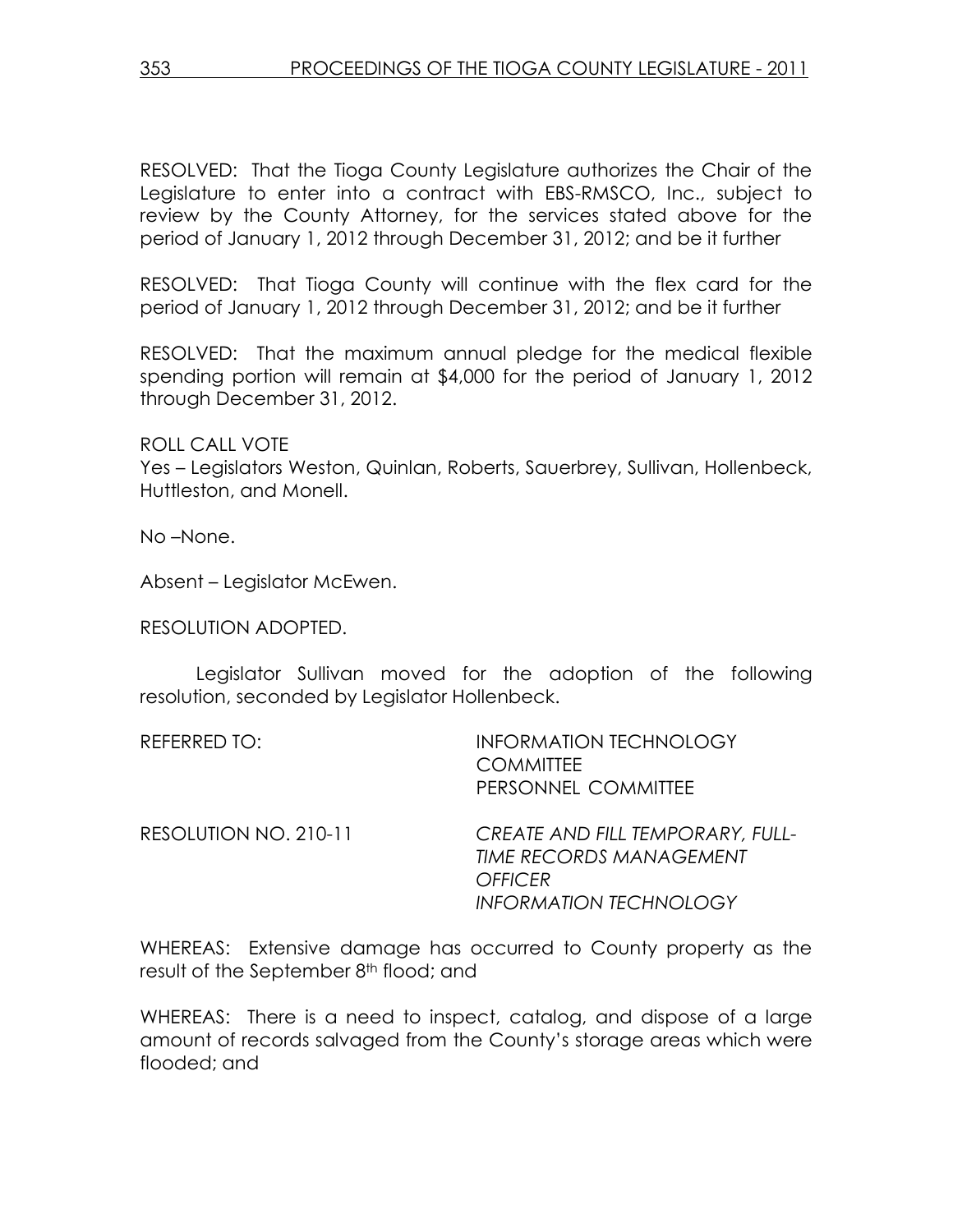WHEREAS: Additional staff is needed on a temporary basis to assist with this project; therefore be it

RESOLVED: That the Tioga County Legislature authorizes the creation of a full-time Records Management Officer position effective October 3, 2011 at an hourly rate of \$14.79, which will be filled on a temporary basis for a period not to exceed 30 days; and be it further

## ROLL CALL VOTE

Yes – Legislators Weston, Quinlan, Roberts, Sauerbrey, Sullivan, Hollenbeck, Huttleston, and Monell.

No –None.

Absent – Legislator McEwen.

RESOLUTION ADOPTED.

 Legislator Huttleston moved for the adoption of the following resolution, seconded by Legislator Hollenbeck.

| REFERRED TO:          | <b>HEALTH &amp; HUMAN SERVICES</b><br>PERSONNEL COMMITTEES                  |
|-----------------------|-----------------------------------------------------------------------------|
| RESOLUTION NO. 211-11 | RECLASSIFY VACANT HEAD SOCIAL<br><b>WELFARE EXAMINER</b><br>SOCIAL SERVICES |

WHEREAS: Jill Hellenthal retired effective June 10, 2011, creating a Head Social Welfare Examiner vacancy; and

WHEREAS: The position has been vacant the required 90 days as of September 10, 2011; and

WHEREAS: The Department of Social Services has reviewed such vacancy and decided to decrease the level of responsibility of the position; and

WHEREAS: In order to appropriately represent these decreased responsibilities, the Department of Social Services is desirous of reclassifying the position of Head Social Welfare Examiner, salary grade XI (\$36,407) to Principal Social Welfare Examiner, salary grade X (\$34,918); and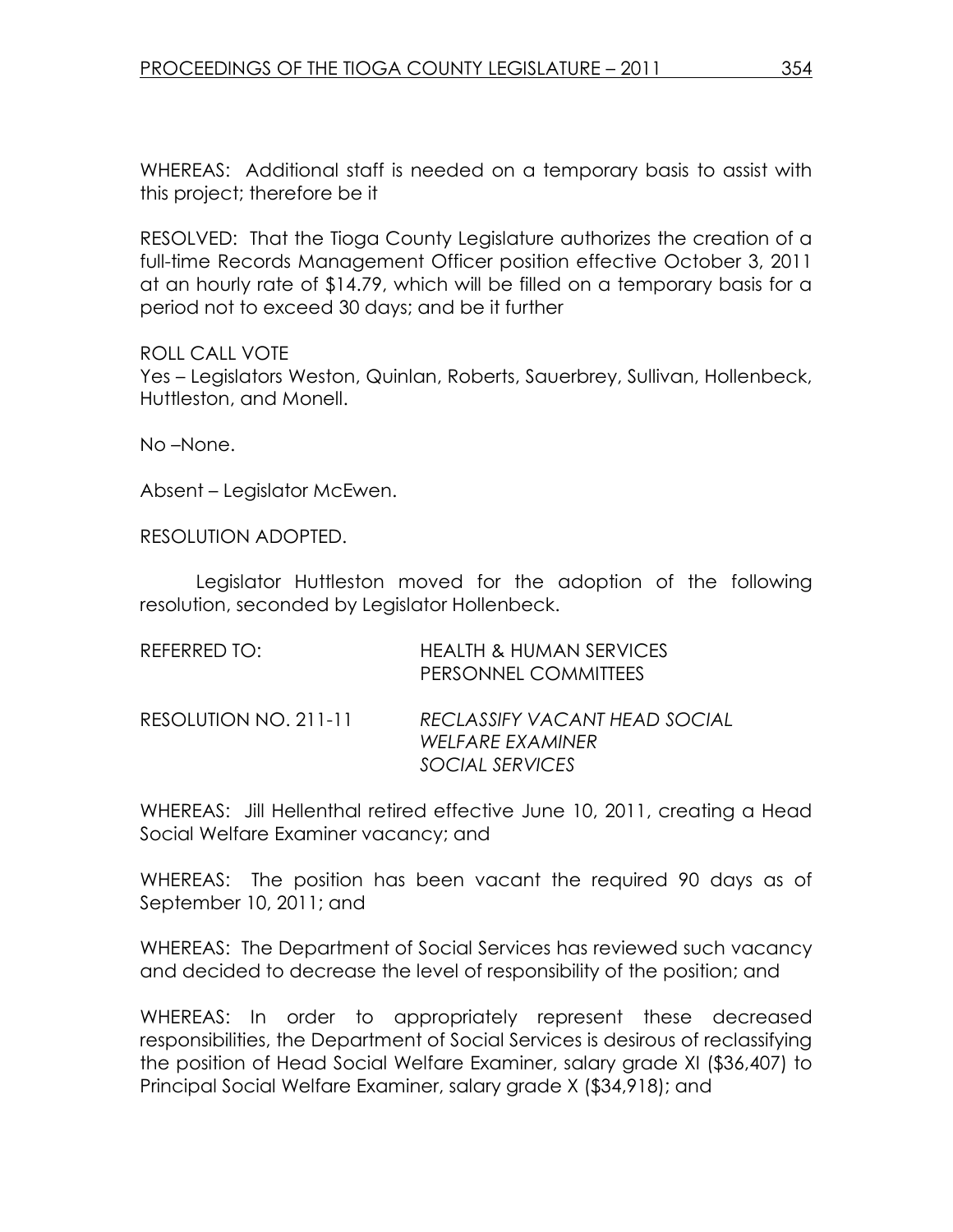WHEREAS: The incumbent's salary at retirement was \$52,287, the actual budget savings will be \$17,369 with an additional \$12,257 savings in fringe costs; and

WHEREAS: The Personnel/Civil Service Department has reviewed the job duties and determined the appropriate title shall be Principal Social Welfare Examiner; therefore be it

RESOLVED: That the Tioga County Legislature authorizes the reclassification of Head Social Welfare Examiner to Principal Social Welfare Examiner, and that the Department of Social Services be authorized to fill said position at CSEA salary grade X, \$34,918, effective October 12, 2011.

ROLL CALL VOTE

Yes – Legislators Weston, Quinlan, Roberts, Sauerbrey, Sullivan, Hollenbeck, Huttleston, and Monell.

No –None.

Absent – Legislator McEwen.

RESOLUTION ADOPTED.

 Legislator Sauerbrey moved for the adoption of the following resolution, seconded by Legislator Sullivan.

| REFERRED TO:          | PUBLIC SAFETY COMMITTEE<br>PERSONNEL COMMITTEE                               |
|-----------------------|------------------------------------------------------------------------------|
| RESOLUTION NO. 212–11 | <b>CREATE &amp; FILL TEMPORARY POSITION</b><br>EMERGENCY PREPAREDNESS OFFICE |

WHEREAS: President Obama declared Tioga County a national disaster site, as a result of the September 7, 2011 flood; and

WHEREAS: There will be a great deal of paperwork and reporting required of the Emergency Preparedness Office, in order to secure FEMA funding for Tioga County's flood recovery efforts; and

WHEREAS: The Director of Emergency Preparedness needs additional staff to assist with the aforementioned paperwork and reporting; therefore be it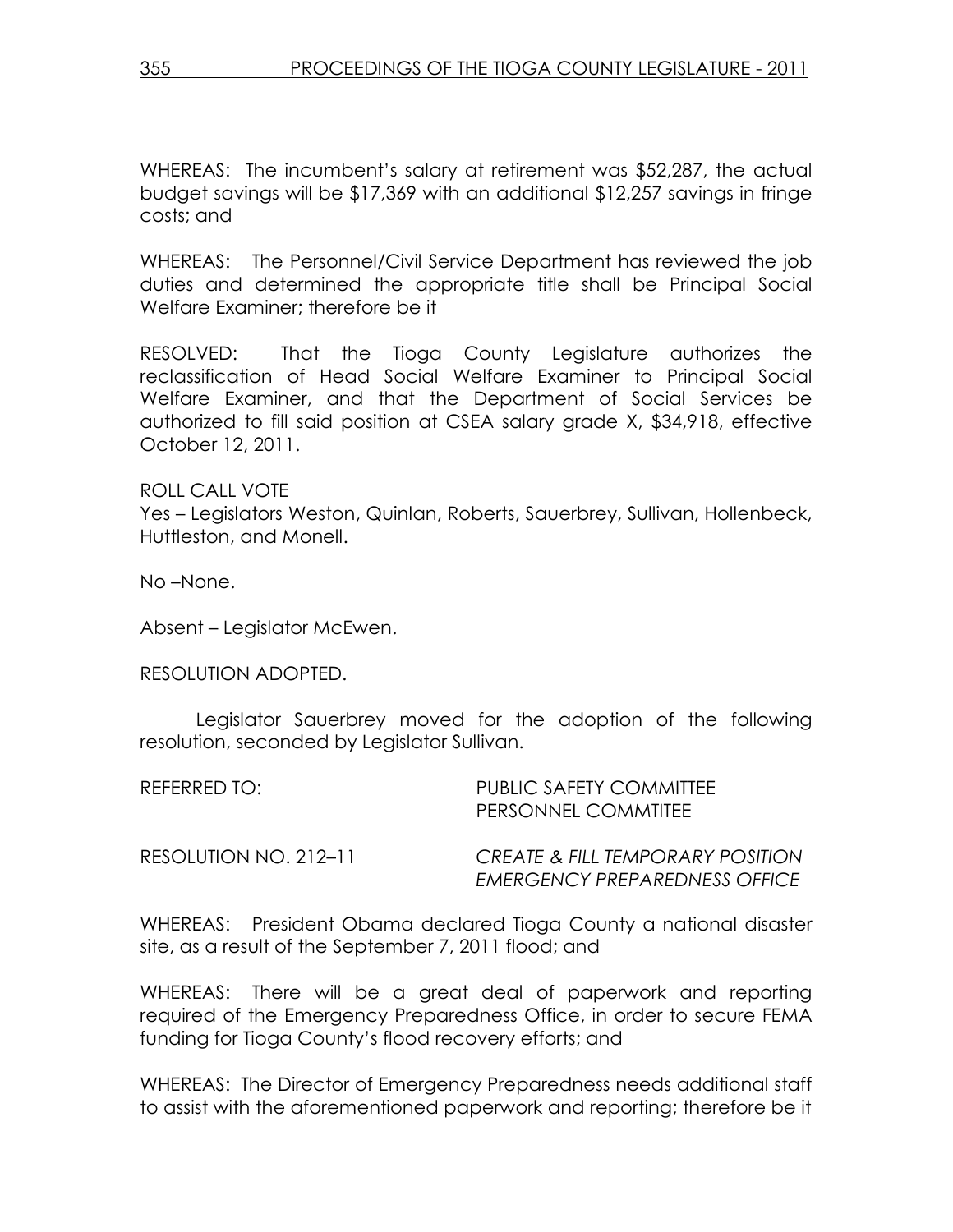RESOLVED: That one part-time temporary position of Deputy Director of Emergency Preparedness shall be created for the period of October 12, 2011-December 31, 2011; and be it further

RESOLVED: That the position shall be part-time and pay a salary of \$500.00 per month; and be it further

RESOLVED: That the Director of Emergency Preparedness shall be authorized to fill said position effective October 12, 2011.

ROLL CALL VOTE Yes – Legislators Weston, Roberts, Sauerbrey, Sullivan, Hollenbeck, Huttleston, and Monell.

No –Legislator Quinlan.

Absent – Legislator McEwen.

RESOLUTION ADOPTED.

 Legislator Roberts made a motion to have the following late-filed resolutions considered, seconded by Legislator Monell and carried.

 Legislator Sullivan moved for the adoption of the following resolution, seconded by Legislator Monell.

REFERRED TO: FINANCE/LEGAL COMMITTEE

RESOLUTION NO. 213-11 TERMINATION OF RESOLUTION NO. 189-11 EMERGENCY CONTRACTS AUTHORIZATION

WHEREAS: On September 22, 2011, the Tioga County Legislature adopted Resolution No. 189-11, authorizing the Chair of the Legislature, pursuant to General Municipal Law section 103(4) to execute contracts on an emergency basis to address the issues endangering public safety that arose as a result of the flooding caused by Tropical Storm Lee; and

WHEREAS: It now appears to be in the best interests of the public to terminate such authorization; therefore it is hereby

RESOLVED: That Resolution No. 189-11 is hereby terminated, and henceforth all County procurement policies are reinstated.